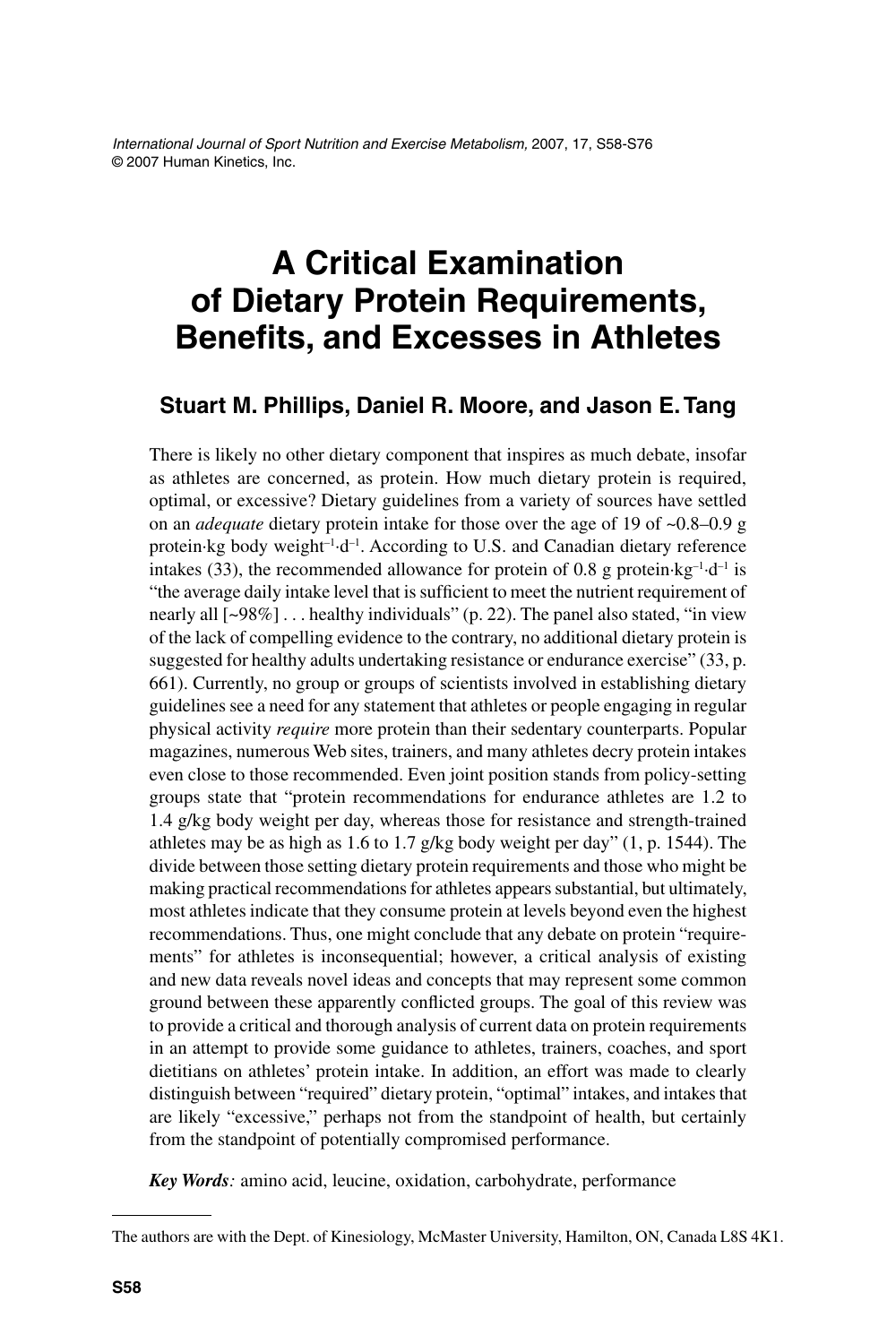Any person with even a rudimentary familiarity with the area of nutrition and athletes knows that there is an apparent conflict between the scientific bodies that have established the dietary guidelines for protein (33) and numerous popular and even published positions on how much dietary protein athletes require (1). A number of recent and very informative reviews are available in which recommendations for dietary protein in athletes are assessed and scrutinized (62, 63, 71, 79). In light of these recent publications it seems that the reader would be best served to refer to those articles for all of the classic "arguments" in this area. Thus, instead of revisiting the same data and points of contention laid out in previous reviews (62, 63, 71, 79), this review has the goal of providing some kind of reconciliatory focus on the apparent "controversy" over whether or not athletes have elevated needs for dietary protein, whether the same athletes could derive some benefit from additional dietary protein over and above the recommended dietary allowances (RDA), and at what intakes protein might become excessive and a potential risk for compromising not necessarily health but performance.

Revision of the Canadian recommended nutrient intakes and U.S. RDAs to a model of nutrient adequacy and an upper limit was the basis for the development of the dietary reference intakes. The dietary-reference-intake estimations now include an estimated average (population) requirement, an RDA, and a tolerable upper limit, which is a threshold above which adverse effects of higher nutrient intakes appear to increase. Figure  $1(A)$  on the next page shows this model in schematic form. In addition to the dietary-reference-intake recommendations for nutrient intake is a series of acceptable macronutrient distribution ranges (AMDRs). The AMDRs establish a large degree of latitude in what is an acceptable partitioning of macronutrients that would, with good likelihood, meet the nutritional needs of most people. These AMDRs are summarized in Table 1 below, which also contains our attempt to define an athlete-based AMDR derived from knowledge of carbohydrate "needs" in the case of competitive endurance athletes and retrospective estimates of protein "needs" for strength- and power-training athletes.

| <b>Macronutrient</b> | Dietary energy<br>(AMDR) <sup>a</sup> | Dietary energy<br>(endurance<br>athlete) <sup>b</sup> | Dietary energy<br>(strength athlete) <sup>c</sup> |
|----------------------|---------------------------------------|-------------------------------------------------------|---------------------------------------------------|
| Carbohydrate         | $45 - 65\%$                           | $55 - 80\%$                                           | $30 - 65\%$                                       |
| Fat                  | $20 - 35\%$                           | $10 - 25\%$                                           | $15 - 30\%$                                       |
| Protein              | $10 - 35\%$                           | $10 - 20\%$                                           | $20 - 40\%$                                       |

#### **Table 1 Acceptable Macronutrient Distribution Ranges (AMDR) as Defined by the Institute of Medicine (IOM) (33) and as Viewed by Endurance and Strength Athletes as Sufficient**

<sup>a</sup>The AMDR as defined by the IOM is "a range of intakes for a particular energy source that is associated with reduced risk of chronic diseases while providing adequate intakes of essential nutrients" (33, p. 14). *b*Derived based on recommendations for carbohydrate intake for optimizing performance  $(12, 13)$  and working upward from those estimates, including a required amount of protein based on retrospective nitrogen-balance estimates (79), as well as allowances for the increased energy needs of these athletes. Fat percentages are derived by difference. <sup>c</sup>Derived based on recommendations of protein "requirements" from retrospective nitrogen-balance analysis (63) and working upward from those estimates to include sufficient nutrients for health, as well as the elevated energy requirements for these athletes to maintain and increase skeletal-muscle mass.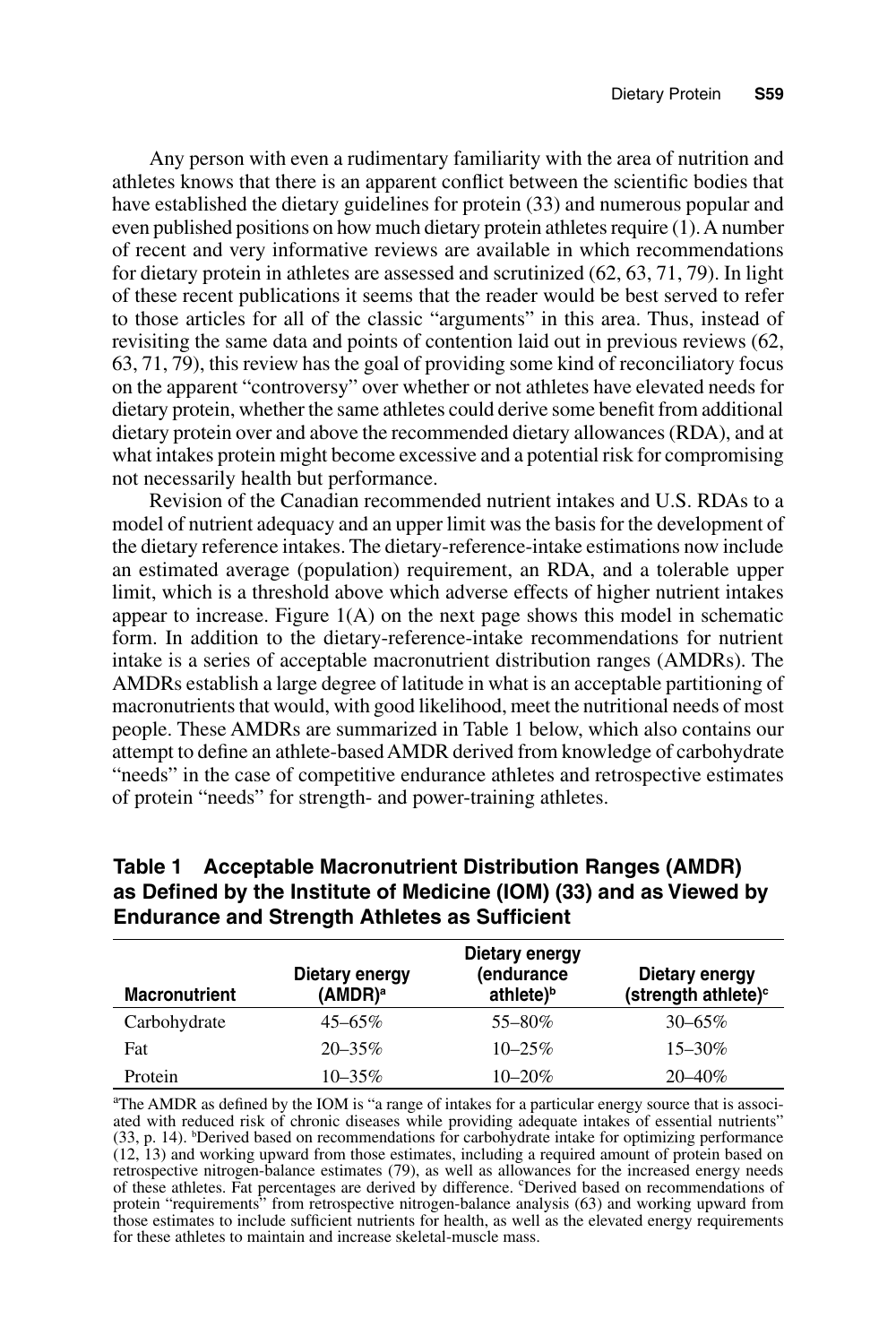

**Figure 1** — Schematic representation of how increasing dietary intake protein requirements are met for (A) a sedentary population and (B) a group of athletes, with the "rationale" for why an athlete may have a higher than normal protein requirement. EAR indicates estimated average (population) requirement; RDA, recommended dietary allowance; and UL, upper limit.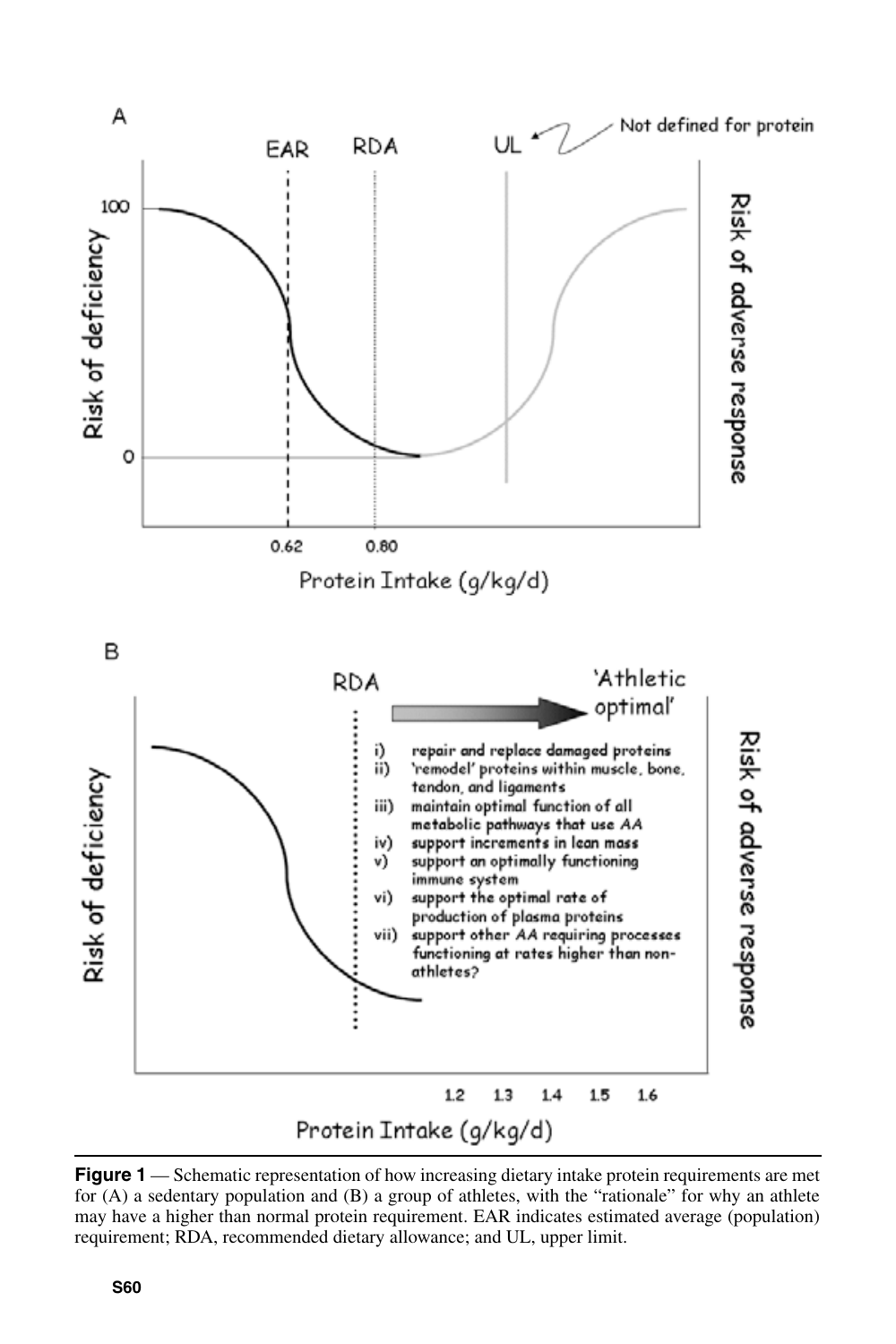# **Inherent Differences of Opinion**

There are a number of interesting and important points about protein to address with respect to the recommendations made by the Institute of Medicine (IOM) (33):

- The RDA for protein for men and women age 19 years or older is 0.8 g of good-quality protein $\text{kg}^{-1} \text{d}^{-1}$ . Using "athletic" reference body weights of 80 kg for men and 65 kg for women, the RDA equates to 64 g/d for men and 52 g/d for women.
- There is no tolerable upper limit for dietary protein or for any individual amino acid, although caution was advised if the intake of specific individual amino acids exceeded that normally present in the diet from foods (see [33] for details).
- The AMDR for total protein could not truly be established. Thus, the range of protein intake recommended in the diet was determined as the amount remaining after fat and carbohydrate needs are met. The IOM report states that "to complement the AMDRs for fat . . . and carbohydrate . . . for adults, protein intakes may range from 10 to 35% of energy intake to ensure a nutritionally adequate diet" (33, p. 844).
- What also needs to be highlighted is the fact that the protein RDA is *not* established as a guideline for how much protein people *should* be consuming but instead is a minimal estimate and one that is, even by the admission of those setting the protein RDA, based on a faulty method.

Part of the apparent disagreement between those deriving dietary guidelines and athletes and sports practitioners may well be the focus on the RDA, which establishes a level of protein that will replace losses and thus prevent deficiency. The methodology used by the IOM in establishing the protein RDA was nitrogen balance (33, 68). Use of nitrogen balance is likely a completely adequate and acceptable method for establishing nitrogen or amino acid requirements necessary to prevent deficiency. It is, however, possible or even likely that the same method is inadequate to establish intakes optimal for maximizing resistance-training-induced gains in muscle mass and strength and resistance- or endurance-training-induced adaptations in metabolic function. In fact, Millward has raised the possibility of such a concept, calling it the anabolic drive (56, 57). Defining requirements in terms of preventing deficiency would, from an athlete's perspective, hardly be considered a position from which to frame his or her "requirement" for dietary protein; hence, an inherent tension already exists between the 2 parties.

Nitrogen balance has long been recognized as an inherently flawed method for determining protein needs because of a number of methodological limitations such as implausibly high nitrogen balances typically observed with high protein intakes, increased economy of nitrogen use with low protein intakes, and often estimated rather than measured dermal and miscellaneous obligatory losses of nitrogen (33). From an athlete's perspective it is also important to realize that regardless of whether nitrogen balance is achieved at a particular protein intake, it is possible that the level of protein consumed is less than required to optimize all aspects of muscle mass, muscle function, and muscle metabolic processes. In addition, even at marginal intakes nitrogen equilibrium can be attained by adaptive and potentially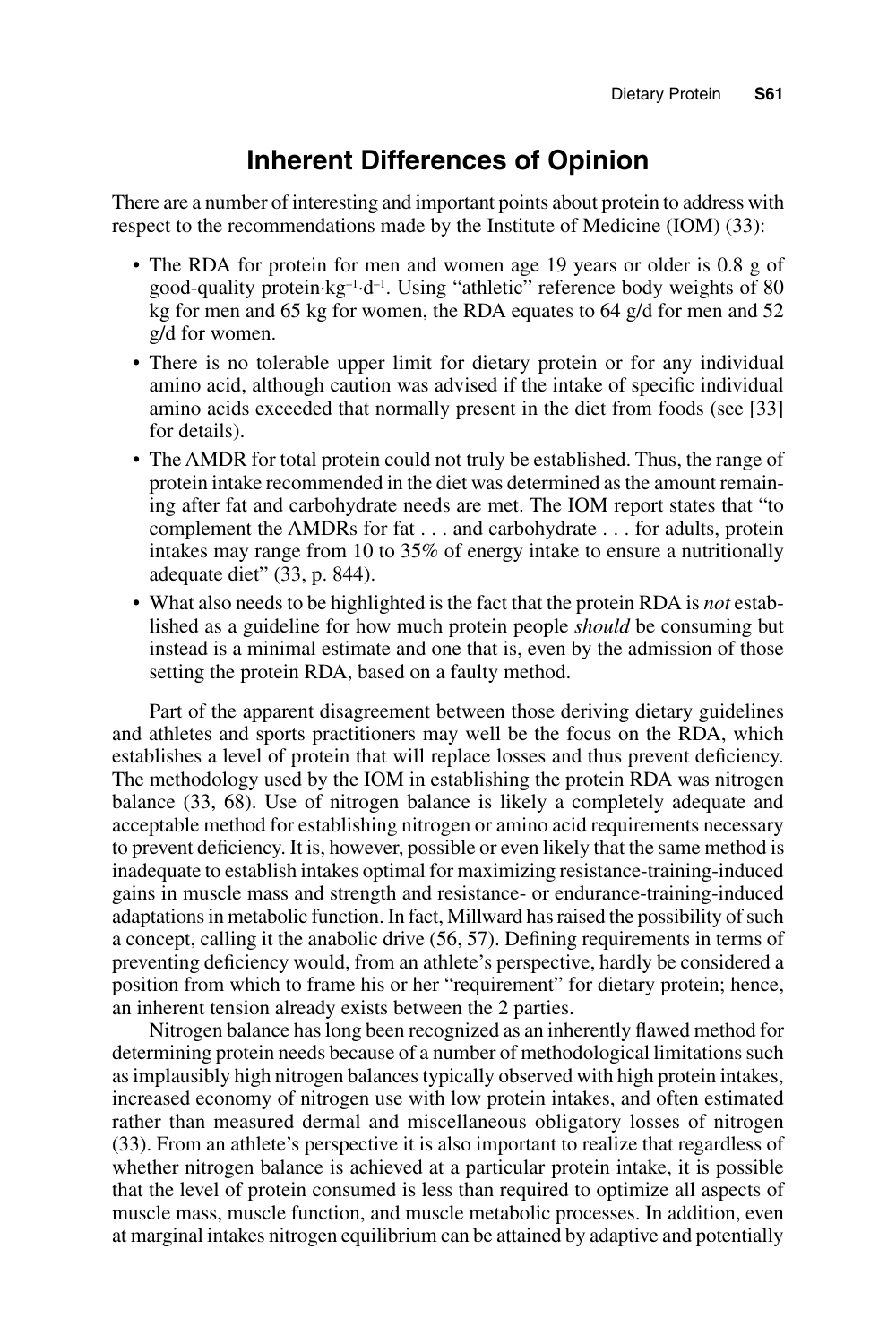accommodative down-regulation of protein-requiring processes (92). In addition, one needs to appreciate that as individuals adapt to less than adequate protein intakes they do so by lowering nitrogen excretion (68, 92, 93) such that there is no apparent relationship between nitrogen balance and muscle mass, let alone muscle function, which is a critical measure for athletes but one that has never been measured in the context of studies of protein adequacy. The last 2 points are difficult questions to assess, however, and would require long-term studies employing very intricate and revealing measures. More important from an athlete's perspective is the idea of whether protein intakes higher than the RDA translate into improved competition performance. This is an important consideration if we are to make arguments directed at optimizing physiological function based on protein intakes that would likely exceed the RDA; namely, is there benefit to consuming protein at levels higher than the RDA, and, if so, how much higher?

The choice of endpoints in studies of protein requirements also needs to be evaluated. Although attaining nitrogen balance per se is likely a healthful and adequate endpoint for sedentary individuals, it is questionable whether the same can be said for athletes. For those wishing to gain lean mass, for example, positive nitrogen balance is the desired goal. This is presumably because of the periodic stimulation of muscle protein synthesis, which, if it is to support the net gain of new proteins, would require net extra amino acids—for review see (62, 63, 71, 72). For an endurance athlete the goal would likely relate to balancing the loss of leucine, an amino acid that has been shown to be oxidized to an appreciable extent during endurance exercise (42–44, 50, 64), and also to support the increased protein synthesis that occurs after this form of exercise (15, 51, 76). Thus, whatever the end outcome of any study of dietary protein needs or optimal requirements for athletes, the model may be quite different than that used by the IOM to define the protein RDA. A scheme for understanding how an athletes, or their trainers and coaches, might view their need for dietary protein and what "athlete-specific" outcomes might be considered is presented in Figure 1(B). Regrettably, at this time it is not possible to ascertain what levels of protein would promote the necessary adaptations to support optimal function of all protein-requiring processes or optimal capacity for athletic performance.

#### **Arguments for** *Reductions* **in Protein "Need"**

Incongruent to the general belief of many athletes and their coaches, published position stands (1), and a number of viewpoints (62, 63, 79), there is another opinion that exercise per se actually *reduces* the overall requirement for dietary protein (14, 30, 58, 87). The elegantly controlled studies conducted by Butterfield et al. (14, 87) are often cited in support of this argument but are strongly criticized because the exercise intensities used in them do not begin to approach those in which most endurance athletes regularly engage. The implications of such criticisms are of course that more intense exercise will increase amino acid catabolism or reduce protein synthesis (i.e., the ability to retain amino acids); however, neither of these suppositions has ever been investigated.

Two recent longitudinal studies, in which an accrual of lean mass was observed with resistance training, showed greater economy of nitrogen retention when the subjects consumed what was determined, through nitrogen balance, to be sufficient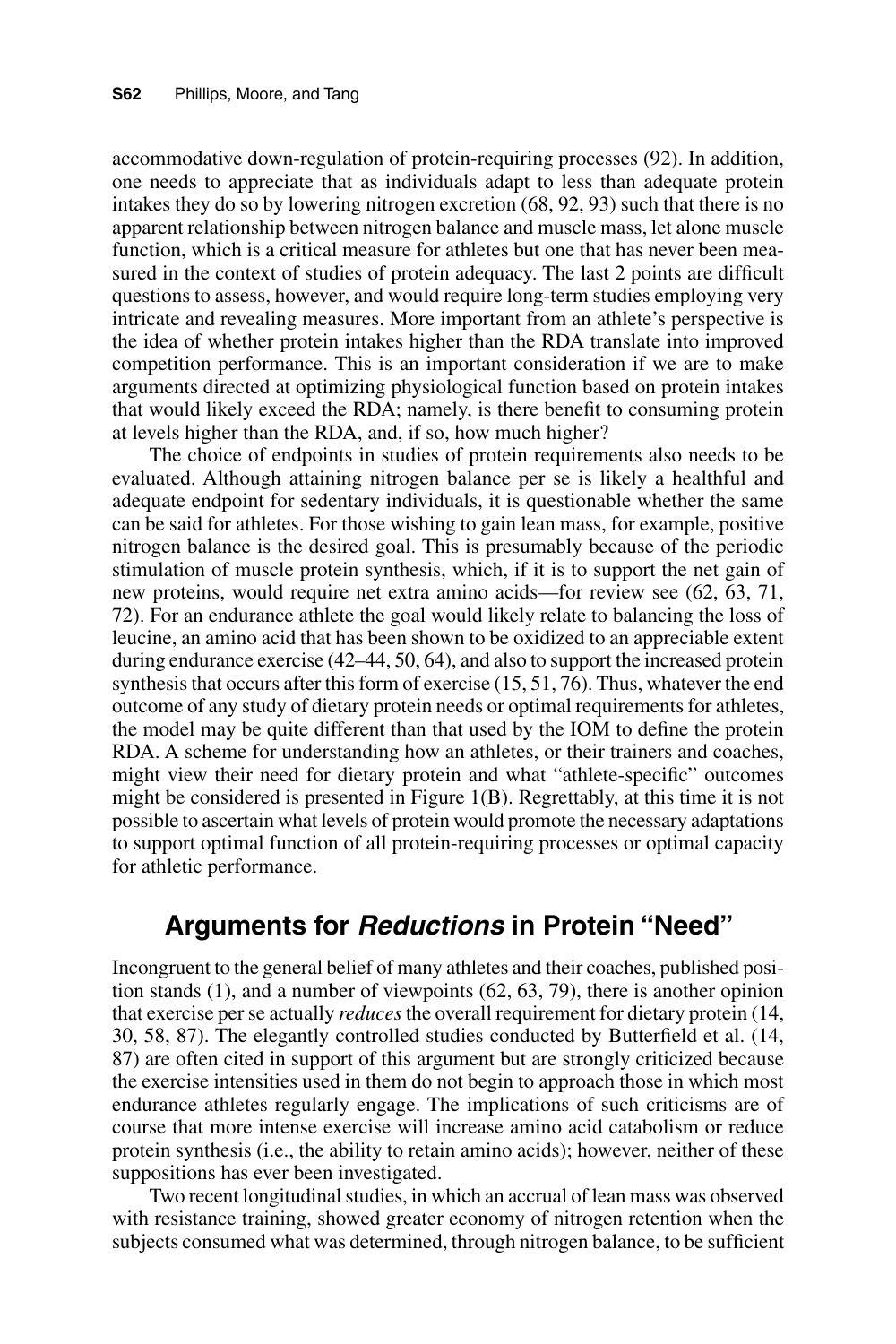protein  $(1.2-1.4 \text{ g protein} \cdot \text{kg}^{-1} \cdot \text{d}^{-1})$  and energy to cover needs after a strenuous resistance-training program lasting 12 wk (30, 58). It may be that the anabolic stimulus of weightlifting is enough to stimulate muscle protein synthesis such that this tissue becomes a greater site of disposal of amino acids in both fed and fasted states, possibly at the "expense" of other amino acid–requiring processes. As such, these data (30, 58) may not necessarily be indicative that resistance training reduces protein requirements per se, but instead may be evidence of a shift in the hierarchy of amino acid–requiring processes toward muscle protein synthesis getting a "greater share" of circulating amino acids in both fasted and fed states. The results obtained with resistance exercise (30, 58) may be markedly different from those seen with endurance exercise because resistance exercise is fundamentally anabolic and stimulates protein synthesis, such that loss of amino acids in the fasted state is reduced for up to 48 h (65). In contrast, the anabolic nature of endurance exercise is far weaker than that of resistance exercise, and the improved net retention of amino acids in muscle appears to be much more transient (76).

There is a large body of evidence showing that provision of protein/amino acids supports increased rates of protein synthesis and positive protein balance after both endurance exercise (37, 48) and resistance exercise (52, 69, 82, 83, 85). These data, in and of themselves, provide some credence to an argument for increased protein for athletes above a requirement level. What is not clear, however, in any of these studies is exactly how much of the supplemental protein is directed toward muscle protein synthesis, which goes directly to the question of how much extra protein is needed to support gains in muscle protein mass. Using urea tracers, a number of investigations on postexercise amino acid provision have shown no increase in urea production (52, 69, 82, 83, 85), arguing that the ingested supplement is effectively and efficiently used by muscle protein synthesis and other amino acid–requiring processes. On the other hand, the situation of endurance exercise is difficult to assess because in this case the stimulus is not anabolic and does not ultimately result in a net accumulation of muscle contractile protein mass (as is the case with resistance exercise). The argument often given is that extra protein for endurance athletes is required because endurance exercise increases amino acid oxidation (25, 42–44, 50, 79, 86, 90); however, it has never been shown, at least to our knowledge, that any amino acid other than leucine is oxidized to a substantial degree during exercise. Based on an average human body-tissue leucine content of 590  $\mu$ mol/g protein (70), if *x* amount of leucine is oxidized during an exercise bout then *x*/590 is equivalent to the number of grams of tissue protein broken down. Such a calculation relies, however, on a number of very tenuous assumptions that are not tested in most experimental paradigms, so increased leucine oxidation during endurance exercise may mean an increased need for dietary leucine and not necessarily an increased need for dietary protein. In a practical sense, however, unless leucine supplements are ingested, an increased dietary leucine requirement would represent an increased need to ingest proteins (especially those containing leucine, such as lean meats and the dairy proteins whey and casein).

# **Beyond "Requirements" to "Optimal" Intakes**

In the most recent reviews of protein "requirements" for strength-training athletes it was estimated, based on a meta-analytic regression, that a daily intake of  $\sim$ 1.33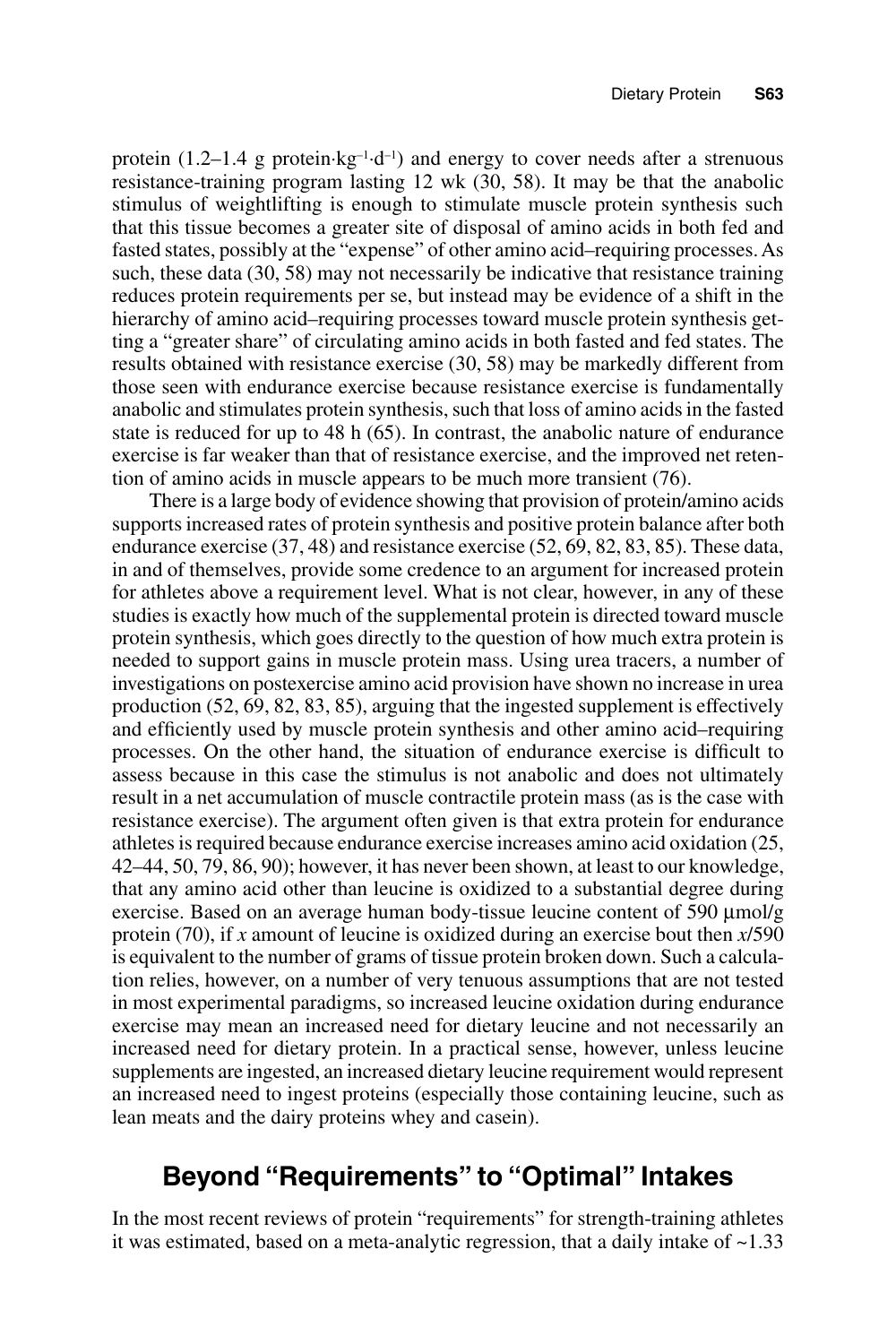g protein· $kg^{-1} \cdot d^{-1}$  is required to remain in nitrogen balance (66% greater than the Canadian/U.S. RDA) (63). Protein requirements for endurance athletes were estimated to be  $\sim$ 1.11 g protein·kg<sup>-1</sup>·d<sup>-1</sup> but could be as high as 1.6 g protein·kg<sup>-1</sup>·d<sup>-1</sup> in individuals exercising very intensely (79). Accepting all of the shortcomings of nitrogen balance, the method used to derive the previous estimates (63, 79) is identical to the approach that was used to derive the current protein RDA (i.e., an analysis of pooled nitrogen-balance data from human studies) (33, 68). If these estimates are reasonable, do these protein intakes represent an optimal level? If we define an optimal level as being a protein intake that would 1.) support an athlete's ability to repair and replace any damaged proteins (resulting potentially from oxidative stress or mechanical disruption); 2.) adaptively "remodel" proteins in structures such as muscle, bone, tendon, and ligaments to better withstand the stress and strain imposed by training and competition; 3.) maintain optimal function of all metabolic pathways in which amino acids are participatory intermediates (which includes being oxidative fuels); 4.) support increments in lean mass, if desired; 5.) support an optimally functioning immune system; and 6.) support the optimal rate of production of all plasma proteins required for optimally physiological function, would the previous estimates of protein intake represent an optimal level?

If athletes' protein requirements were sufficient to support all of the aforementioned processes, the intake would not be a requirement to prevent deficiency but rather an intake that is optimal for the athletes' overall metabolism. In light of this, such an intake would obviously be greater than that of a sedentary individual because the nature of exercise is such that there is an up-regulation of protein-utilizing processes. At the same time, one could argue that optimal levels of dietary protein should not reach levels that promote excessive production of urea and higher than necessary oxidative losses of amino acids than those needed for optimal functioning, as just defined. Why is this? Why not simply consume lots of protein "just to make sure you're getting enough"? The simple argument is that ultimately nitrogen is still toxic to mammalian metabolic systems and cannot be stored or amino acid pool sizes expanded ad infinitum to accommodate "extra" amino acids. Consequently, nitrogen consumed in excess of what is *immediately* required to support the optimal rates of amino acid–utilizing functions outlined here will ultimately result in urea production. It is important to recognize that protein ingestion when considered in this context needs to be evaluated from meal to meal because it is the immediate handling of ingested nitrogen that will influence the rate of urea production and amino acid oxidation. It is worthwhile noting that Cuthbertson et al. (18) showed that an oral dose of 10 g of essential amino acids maximally stimulates muscle protein synthesis in both the young and the elderly. Because it appears that only essential amino acids are required to maximally stimulate muscle protein synthesis (84, 88), these data (18) warrant serious consideration.

If we examine the essential amino acid composition of milk proteins, meat, and eggs, 10 g of essential amino acids translates to  $\sim$  25 g of each of these protein sources (most high-quality proteins are 40% essential amino acids by content), which represents  $\sim$  750 mL of skim (nonfat) milk, 4 or 5 eggs, or  $\sim$  100 g of cooked lean beef. If we were to use these data and assume that a similar anabolic response occurs after each meal when consumed, say, 4 times per day, then a daily protein intake would be, at a minimum, 100 g to achieve the "maximal" anabolic response in a nonexercising individual. Furthermore, we have data that suggest that the dose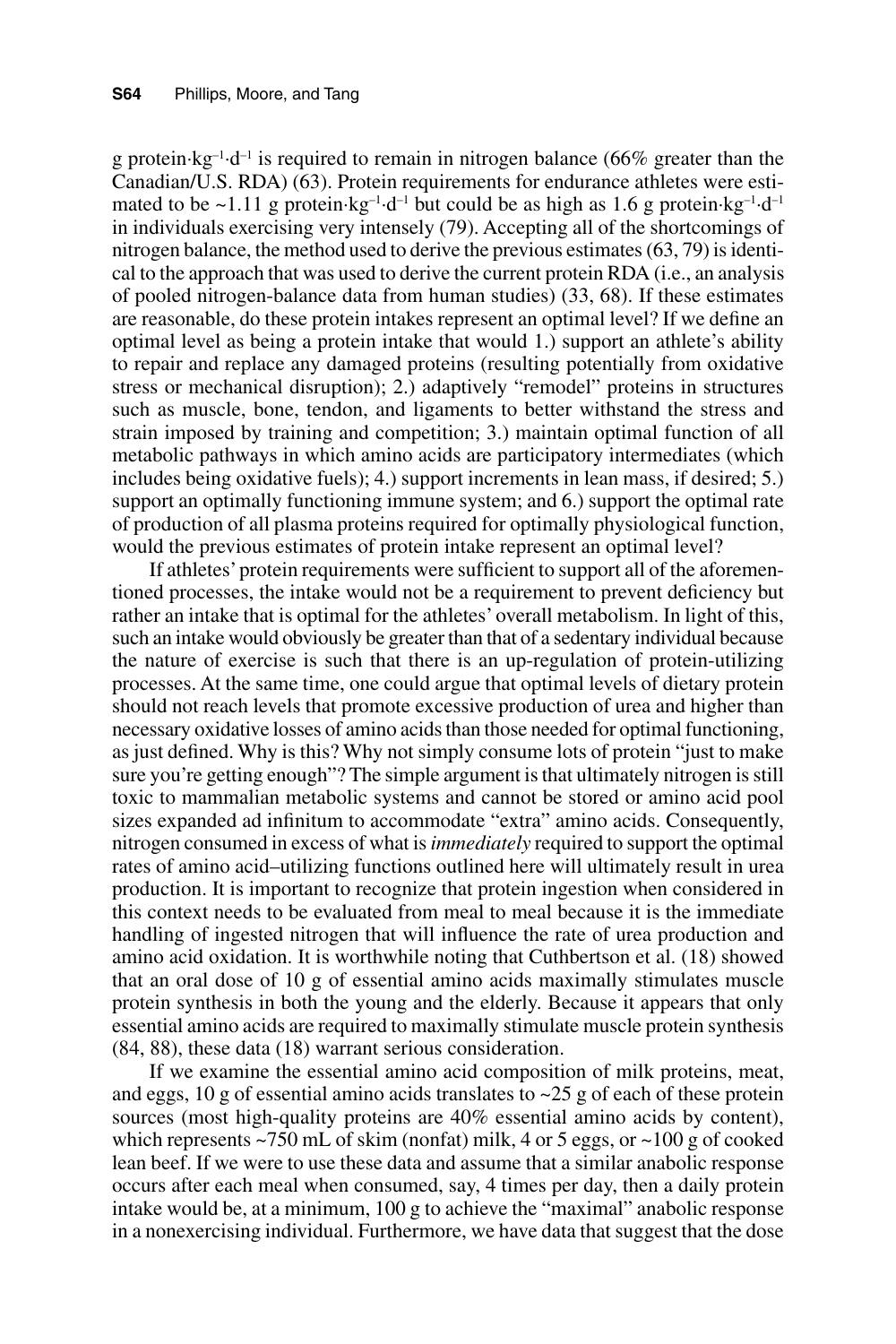of protein required to maximally stimulate muscle protein synthesis after an isolated bout of resistance exercise is similar (or possibly lower at  $\sim$ 8.5 g essential amino acids or  $\sim$  20 g protein) to that seen at rest (D.R. Moore and S.M. Phillips, unpublished observations). Thus, from the standpoint of maximally stimulating muscle protein synthesis, a dose of ~20–25 g of high-quality intact protein (such as dairy, eggs, or lean meat) appears sufficient. What is missing from these data, however, is knowledge of how the other amino acid–requiring processes highlighted as being part of optimal protein intake are stimulated by this dose of protein.

Ultimately, the answer to the question of how much protein is required to, for example, support optimal immune-system function or to allow optimal flux through intermediary amino acid–requiring metabolic pathways is relatively difficult to answer directly. Thus, a default position of many athletes is to consume very large amounts of protein in the hope that this will be more than enough to satisfy the myriad of physiological processes that require dietary protein but in effect will do them little harm from an overall health perspective. However, the potential for a chronically high-protein diet to influence the metabolic fate of dietary amino acids requires consideration. For example, habitual consumption of a high-protein (1.8  $g \cdot kg^{-1} \cdot d^{-1}$ ) diet increases leucine oxidation at rest and during moderate exercise (10), demonstrating that the body adapts to relatively high protein loads by increasing the capacity for amino acid catabolism. Because the pathways for oxidative amino acid catabolism adapt to the diet and may act as the main regulator of protein stores (53, 54, 67), it is likely that habitual consumption of a high-protein diet begets the requirement for greater protein intakes. Therefore, from the standpoint of dietary sources of protein, consuming large amounts is likely to have little impact on an athlete's long-term health (see below); whether it affects performance, however, is debatable. In the absence of an upper limit for protein (33), should athletes, dietitians, coaches, or health care providers be concerned about protein intakes in excess of 2–4 times the RDA? The operative question is really, when do high protein intakes become "excessive"? What defines excess and what impact could this have on athletes' ability to perform or on their long-term health?

# **From "Optimal" to "Excessive"**

Dietary surveys of athletes, particularly strength- and power-training athletes and bodybuilders, indicate that dietary protein intakes in the range of 2–2.5 g protein·kg<sup>-1</sup>·d<sup>-1</sup> and up to as high as 3 g protein·kg<sup>-1</sup>·d<sup>-1</sup> (22, 23, 26, 34–36, 80) are not unusual. Protein intakes are not normally as high in endurance-trained athletes, usually falling in the range of 1.2–1.6 g protein· $kg^{-1} \cdot d^{-1}$  (reviewed in [79]) and tending to be lower in endurance-trained women (4, 19, 77, 78). Hence, as a general rule it appears that the strength or power athlete and bodybuilders would be more at risk for excessive protein intakes. A pragmatic question is what are the true downsides of such high protein intake?

From a health standpoint the response often given is the potential for high protein intakes to result in reduced peak bone mass and impaired renal function. Contradicting those arguments is the knowledge that certain populations consume more protein than the RDA, up to 3.0 g protein $kg^{-1} \cdot d^{-1}$ , without apparent negative health effects, at least not those related to dietary protein. For example, the Northern Canadian and Alaskan Inuit have extraordinarily high protein intakes throughout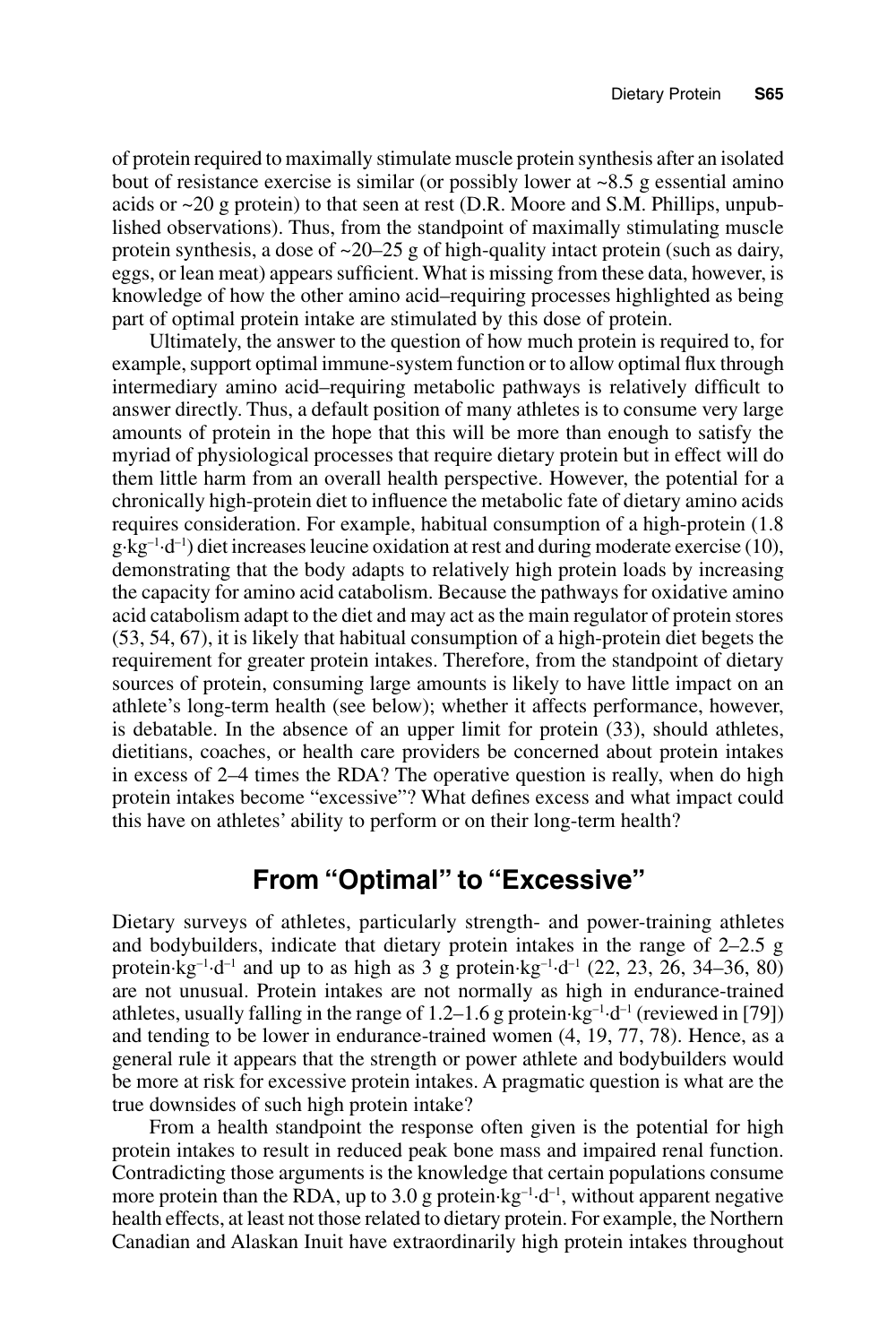their lives (39, 40, 61, 74). Based on estimated energy intakes that match an expenditure of twice the basal metabolic rate, an intake of 3.0 g protein/kg translates into an overall protein:energy ratio in the diet of 34%, or very close to the highest end of the AMDR in terms of protein  $(10-35\%)$  (55).

Insofar as protein intake and bone are concerned, there are some studies that have shown increased calciuria with higher protein intakes and a subsequent increased risk for bone fracture or osteoporosis (24); however, several studies have supported a contrary position (59, 89). In fact, the relationship between protein and bone health has recently been highlighted to be a positive one; that is, the more dietary protein consumed the greater the peak bone mass achieved (reviewed in [7]). The mechanism underpinning the greater bone mass with higher intakes of dietary protein appears to be mediated through levels of IGF-1 (7). Increased protein intake may also interact with the high forces generated during resistive-type activities, which are potent stimuli for increasing IGF-I (both systemically and locally) (3, 29, 60), to further increase peak bone mass. Thus, as a health-related reason for why high dietary protein levels might be deleterious for athletes or for the population in general, reduced peak bone mass appears to be a dubious argument at best.

Increased risk of developing renal disease is also an often-stated consequence of persistently high dietary protein intakes. Protein can form up to 35% of dietary energy (as reflected in the AMDR), which would almost certainly provide the RDA and likely much more, unless very low energy was being consumed. In establishing the RDA, the IOM report reviewed the impact of high protein intake on renal disease and concluded that levels of dietary protein are not related to progressive decline in kidney function with age (33). Other studies examining protein intake and renal function support this conclusion (49–51). Martin et al. (49) showed that protein restriction may be appropriate for the treatment of existing kidney disease but that evidence for a detrimental effect of high protein intakes on kidney function was marginal in healthy individuals consuming a high-protein Western diet. The notion that protein-restricted diets decrease the risk of developing kidney disease in the general population is not supported by the scientific literature—in fact, preliminary studies show a positive effect of higher protein diets on risk factors for kidney disease, including obesity, hypertension, and diabetes (45–47, 66, 94, 95). A review by Bernstein et al. (5) compared the effects of animal and vegetable protein on kidney function. In short-term clinical trials, egg white, dairy, and soy consumption did not affect renal function, whereas other animal-protein intake elicited some response. The researchers noted that "from these studies, it is difficult to conclude whether or not there is a long-term association between amount of animal or vegetable protein intake and change in normal renal function" (5, p. 647). Hence, it is difficult to make a convincing argument against a higher than normal protein intake for those with normal renal function, at least in terms of adverse health consequences.

### **The Impact of Energy Intake**

A discussion of protein "requirements" and "optimal" protein intakes for athletes would be incomplete without a discussion of the impact of dietary energy intake. Assuming that energy balance is a desired goal, increased energy intake is needed to balance exercising energy expenditure; nevertheless, additional protein intake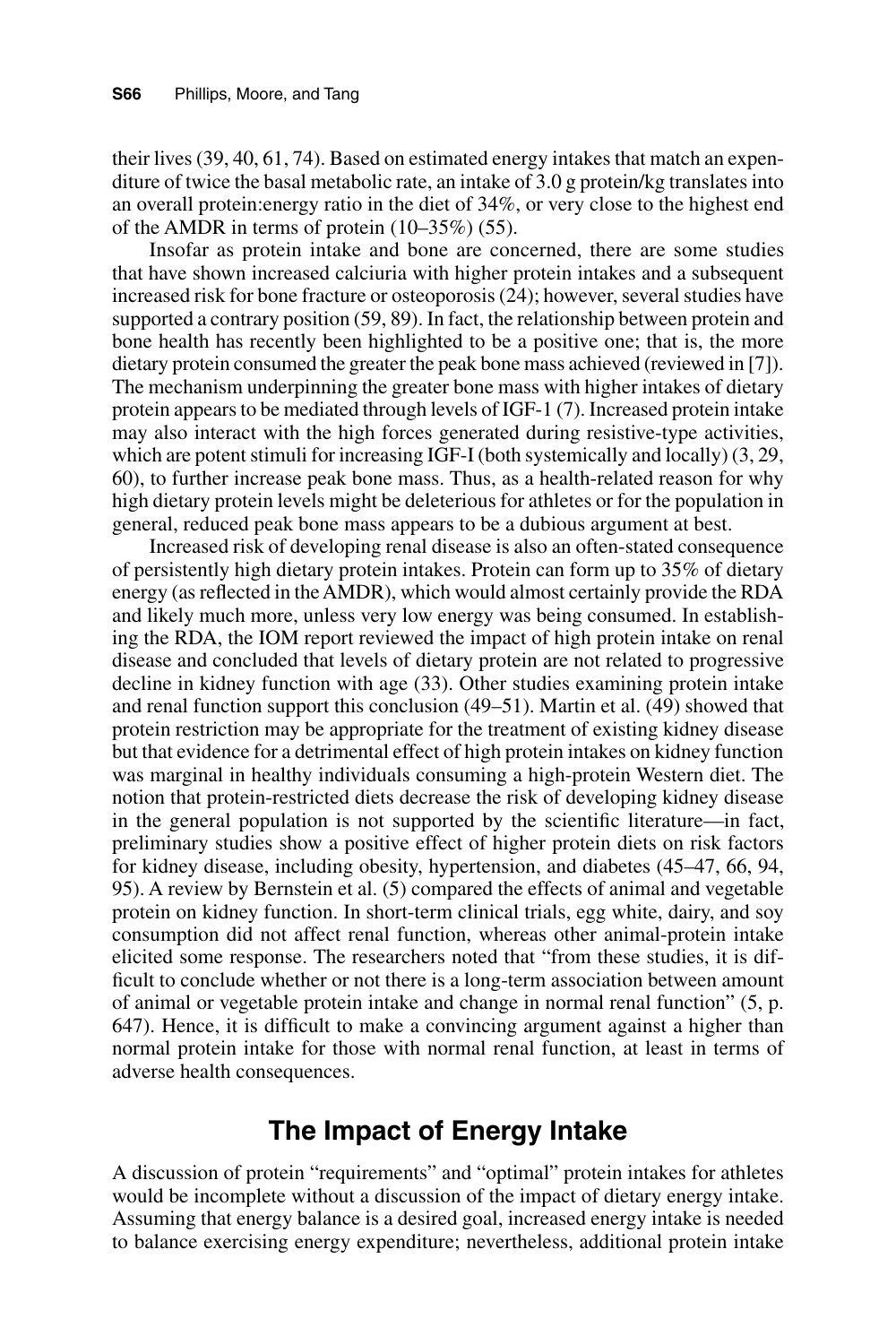need not be overly high to achieve nitrogen balance. This is particularly true if the increased energy comes from carbohydrate (73), which, owing to its ability to stimulate insulin release, can markedly suppress proteolysis, consequently improving nitrogen balance (9, 16). However, as previously stated, most athletes are not seeking nitrogen balance (i.e., simply getting enough protein to offset nitrogen loss) but instead are looking for an optimal protein intake. It is worth noting that, even in the complete absence of protein intake, after exercise leg-muscle protein balance can be brought to levels not different from zero (i.e., no net loss or gain of proteins) simply by ingesting carbohydrates alone (9, 16).

In a previous review (62), we examined studies that had shown a marked fat loss and a simultaneous "sparing" of muscle mass by inducing an energy deficit with varying macronutrient ratios. Without going into the same degree of detailed review here we direct the reader to a recent meta-analysis showing that during hypoenergetic periods it appears that lower carbohydrate (less than 40% of total energy) and higher protein ( $> 1.05$  g·kg<sup>-1</sup>·d<sup>-1</sup>) intake result in increased fat-mass loss and lean-mass preservation than diets higher in carbohydrate and lower in protein (38). In addition, Layman et al. (46) showed that a hypoenergetic diet containing lower carbohydrate and higher protein (carbohydrate-to-protein ratio of 1.6) combined with the addition of primarily endurance but also some resistive exercise appeared to be the most effective strategy for promoting fat loss and preserving lean mass. This finding may not be surprising when one considers that endurance exercise (to a small degree) (51, 76) and resistance exercise (to a very large degree) (6, 65) are anabolic in that they stimulate muscle protein synthesis even in the fasted state, forcing an increased net "conservation" of amino acids arising from proteolysis. From an athlete's perspective, however, the important point here is that for most sports it is recognized that a higher lean-to-fat-mass body-composition ratio typically translates into a competitive advantage. Thus, we concluded previously (62) that a lower carbohydrate, higher protein hypoenergetic diet, particularly when combined with exercise, is likely of substantial benefit for athletes if they wish to attain the associated performance advantage of modifying their body composition by losing stored body fat. Of course, such a strategy is not without the obvious limitation that lower carbohydrate intake for athletes will likely lead to lower muscle glycogen stores  $(11-13)$ . In this sense, athletes who adhere to this dietary practice are depriving themselves of the very fuel that is by far the preferred substrate to power muscular contraction—reviewed in (11–13).

# **Timing Is Important**

When it comes to stimulating new muscle protein accretion via resistance exercise it appears that immediate postexercise protein supplementation is beneficial. Results of a number of studies in which protein was given to subjects postexercise, as a supplement, appear to agree with a general statement that the timing of protein consumption postexercise may be a determinant of muscle mass and strength gains. Although acute studies suggest that muscle is sensitive to the provision of nutrients (especially amino acids) for up to 3 h after resistance exercise (69), longitudinal training studies suggest that increases in strength and muscle mass are greatest when protein is consumed immediately after exercise (2, 20, 31, 32). For example, Esmarck et al. (20) reported that delaying the postexercise delivery of a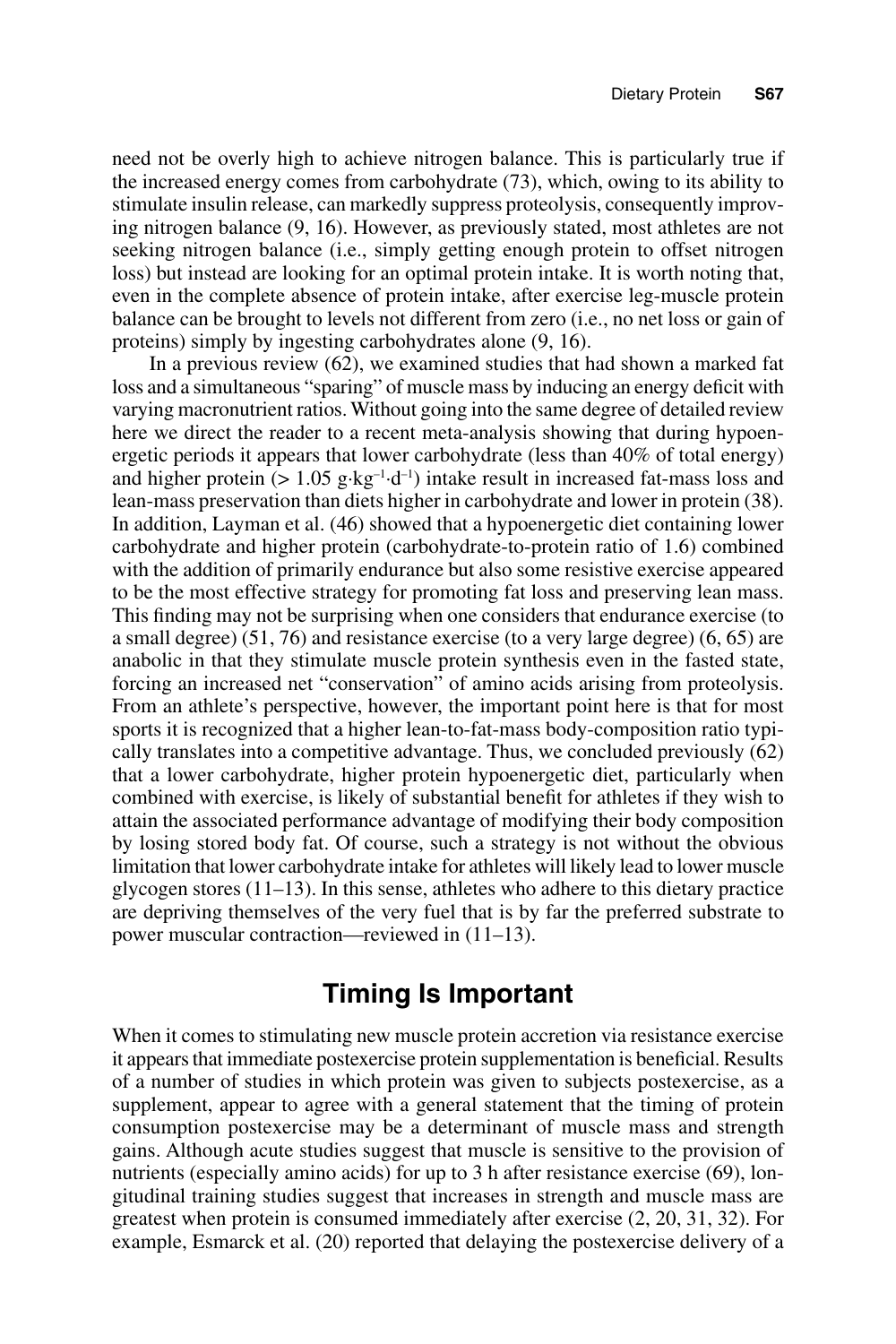protein-containing supplement to elderly men by a mere 2 h completely prevented exercise-induced hypertrophy and slowed strength gains. In addition, strength and muscle-mass gains in patients who had just undergone knee surgery were promoted to a greater degree by protein and carbohydrate consumption than carbohydrate alone or a placebo (32). Gains in muscle-fiber size were seen with young men training for 14 wk only if they consumed protein versus isoenergetic carbohydrate postexercise (2). Cribb and Hayes (17) recently reported that a creatine- and proteincontaining supplement consumed immediately before and after exercise resulted in more gains in lean mass, strength, and Type II muscle-fiber area than seen in a group who got the same supplement but at different times of day. We recently reported that in groups of young men immediately consuming either skim milk, the equivalent amount of protein as soy, or isoenergetic carbohydrate after resistance exercise, the greatest lean-mass gains were seen in the milk-supplemented group (31). Hence, we would propose that our data (31), taken together with previous data from chronic studies manipulating postexercise protein consumption (2, 17, 20, 32), support the general thesis that immediate consumption of protein, particularly high-quality milk protein (31), after resistance exercise serves to maximize exercise-induced increases in muscle mass. Furthermore, consumption of energy in the form of carbohydrate after a resistance-exercise workout, when ingested alone (i.e., without protein), limits resistance-exercise-induced gains in muscle mass.

# **Higher Protein and Performance: A Potential Adverse Effect**

Is it possible that there actually is an upper limit for protein intake? The short answer is yes, and it is 35% of a one's energy intake, particularly if one is in energy balance. If taken to extremes higher dietary protein intakes would, unless weight gain were a desired goal, have to displace another dietary macronutrient. If it is dietary lipid that is displaced, the outcomes are not likely to be of great concern. If, however, the increased consumption of dietary protein results in a lower dietary carbohydrate intake, performance could be compromised. This may be a situation of greater concern if the athlete has voluntarily assumed an energy deficit to change his or her body weight and composition. Figure 2 shows how increasingly higher protein intake, assuming that fat is held constant, will come at the expense of dietary carbohydrate to the point that carbohydrate could become limiting, according to the necessary dietary intake levels required to maintain adequate muscle glycogen, for training and performance (12, 13). This situation would, of course, be exacerbated by dietary energy restriction.

To restore glycogen during high-intensity and -volume training (i.e., 2 or 3 training sessions per day), estimated carbohydrate requirements for athletes have ranged from as little as 5 g up to as high as 8–10 g carbohydrate·kg<sup>-1</sup>·d<sup>-1</sup>. It is unlikely, at least at the very high end of the suggested carbohydrate intakes, that any athletes other than highly competitive triathletes, runners, or cyclists would require such intakes to sufficiently maintain the ability to train and perform. Thus, when would lower carbohydrate intakes begin to compromise performance, and at what specific level? The answer is likely to be sport and training specific; however, we must stress that even high-intensity, short-duration muscular efforts (i.e., sprinting and lifting)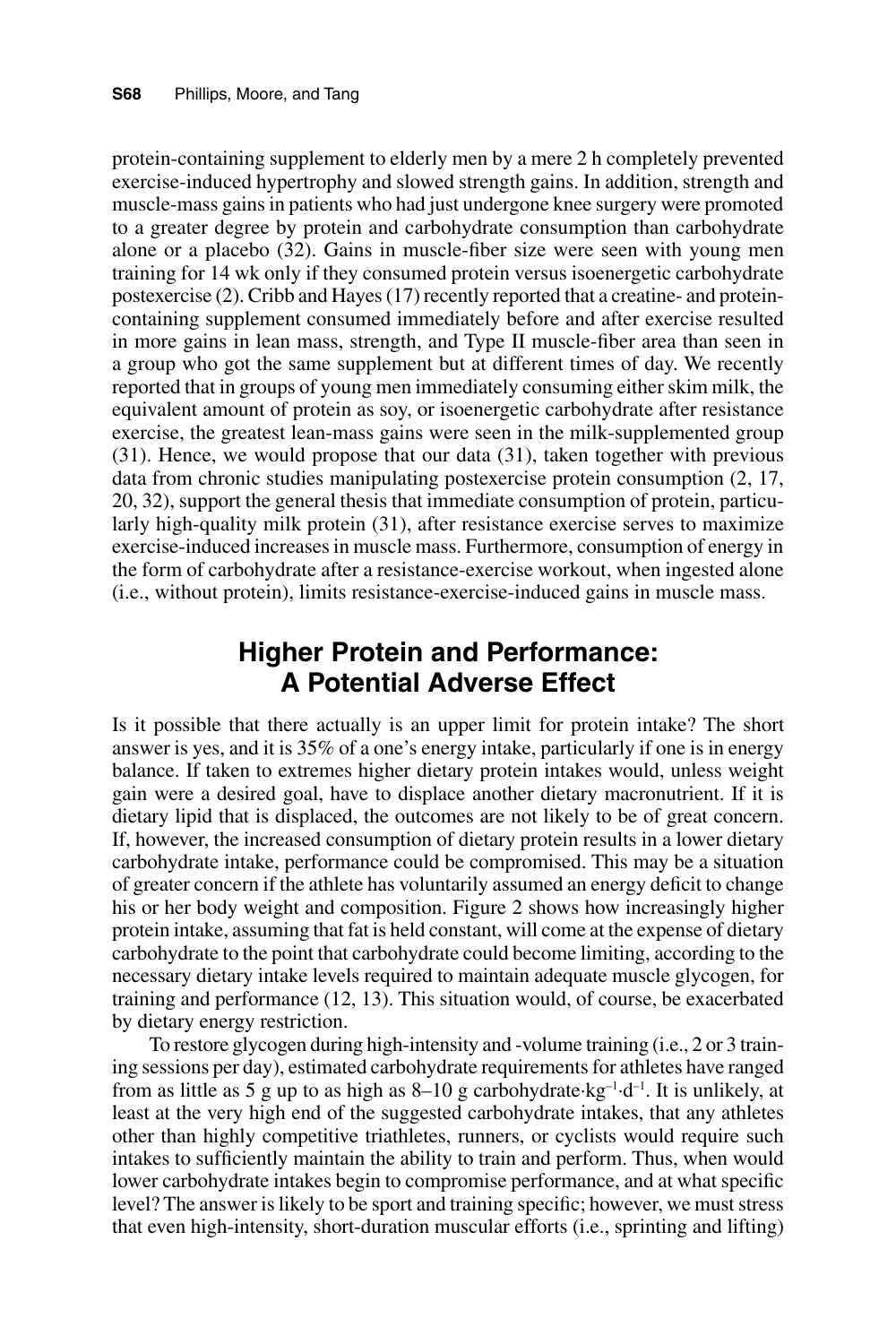

**Figure 2** — Relationship between dietary energy as a percentage of carbohydrate (energy in [Ein] from CHO) and protein intake (Ein from protein) plotted against both protein and carbohydrate intake in g/kg body weight. (A) A 70-kg male athlete consuming 3300 kcal (13.8 MJ)/d. The dashed lines indicate that consumption at the recommended daily allowance for protein  $(0.8 \text{ g protein} \cdot \text{kg}^{-1} \cdot \text{d}^{-1} - 8\% \text{ of dietary energy as protein})$  would result in a carbohydrate intake of 6.3 g·kg<sup>-1</sup>·d<sup>-1</sup>. This intake is considered high enough to support carbohydrate needs for an athlete training at moderate duration and low intensity (13). When the same athlete holds fat intake constant at  $\sim$ 20% of energy intake but consumes protein at  $\sim$ 23% of total energy (2.5 g protein·kg<sup>-1</sup>·d<sup>-1</sup>), carbohydrate intake at the same energy intake is 5 g·kg<sup>-1</sup>·d<sup>-1</sup>. This intake is considered marginal in terms of what is required for replenishment of glycogen and performance (13). (B) The same relationships for a 56-kg female athlete consuming 2500 kcal (10.4 MJ)/d.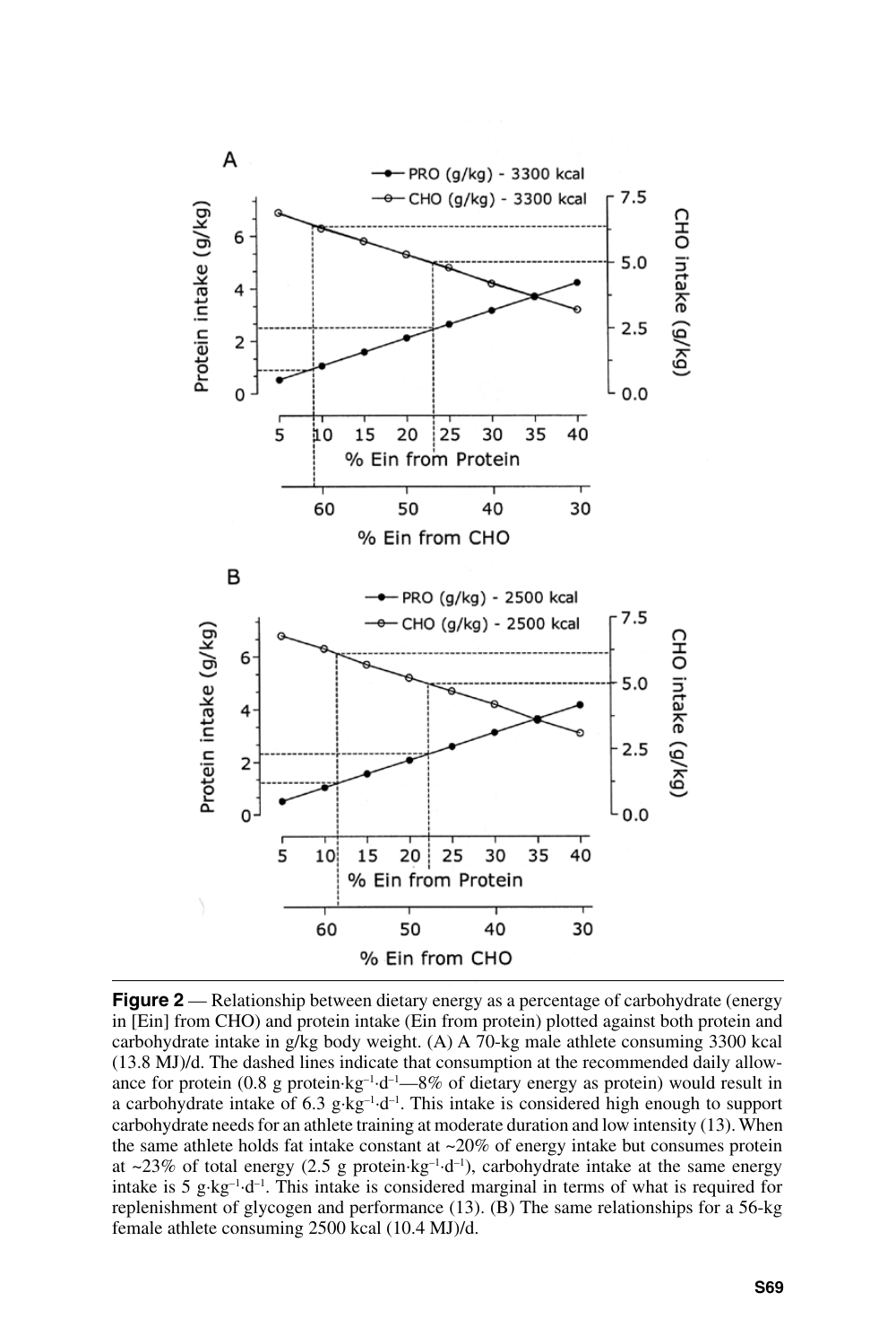rely heavily on carbohydrate (21, 41, 49, 75, 81). Given that it is resistance-training and power-lifting athletes who tend to consume more protein, such individuals may be at greater risk for lower than optimal carbohydrate intakes to support the most intense training effort possible. Data from Martin et al. (49) showed that with 3 sets of biceps curls (8–10 reps/set) performed at a weight providing 80% of the subjects' single-repetition maximum load (1-RM), muscle glycogen concentration was reduced by almost 35% from starting levels. Similar results have been obtained by others (21, 75, 81). In addition, carbohydrate provision improves weightlifting performance during a bout of resistance exercise lasting 60 min or more, which is a duration that is similar to traditional training bouts performed by many athletes (27, 28). These results provide strong support for the idea that carbohydrate is an important and potentially limiting substrate even during resistance-exercise workouts (27, 41, 81). Another line of evidence to support the concept that dietary carbohydrate would be important for strength-training athletes is that postexercise ingestion of carbohydrate appears to augment the rise in muscle protein synthesis brought about by protein/amino acids (8, 52, 69, 83, 84, 91). The quantity of carbohydrate necessary to achieve this effect (35 g) is minimal in comparison with the carbohydrate intakes suggested to completely replenish muscle glycogen, which are in the range of  $1-1.2$  g carbohydrate·kg<sup>-1</sup>·h<sup>-1</sup> (11–13). Nevertheless, from a practical standpoint athletes need to consider their postexercise carbohydrate intake, in addition to their protein intake, in order to optimize performance.

### **Conclusions and Practical Recommendations**

To attain peak levels of performance athletes clearly need to be aware of their dietary intake of protein, as well as carbohydrate and a number of other micronutrients and minerals. Highly detailed and refined guidelines for intakes, however, are likely to be confusing for most athletes. Notwithstanding, it appears that emerging dietary guidelines for protein are in the range of  $1.2-1.6$  g protein·kg<sup>-1</sup>·d<sup>-1</sup>. This level is greater than the RDA, with the general recommendation that the RDA is a protein intake designed simply to alleviate deficiency. More important, it is an intake that appears, based on experimental evidence (mostly nitrogen balance), to be adequate and more than sufficient. Should athletes aim to meet or exceed this intake? Quite simply, in the absence of evidence suggesting that higher intakes are beneficial, it is not yet possible to say that they will be beneficial. What appears to be critical, as with the recommendations for carbohydrate, is that timing of ingestion is very important. Put simply, protein should be consumed early during the postexercise recovery phase (i.e., immediately to 1 h after exercise). Protein quality also appears to be important in maximizing the accretion of muscle proteins, so athletes would do well to focus on high-quality protein sources such as dairy protein, eggs, and lean meat. When athletes find it inconvenient to consume such protein sources, more portable protein sources, particularly protein supplements, offer a practical alternative. The content of these protein supplements should be closely scrutinized by athletes for quality, however, because protein bars and drinks are highly heterogeneous in terms of their composition. The high-quality protein dose that appears to maximally stimulate muscle protein synthesis is close to 20–25 g; above this point protein synthesis is not additionally stimulated, but increases in amino acid oxidation and urea synthesis may result.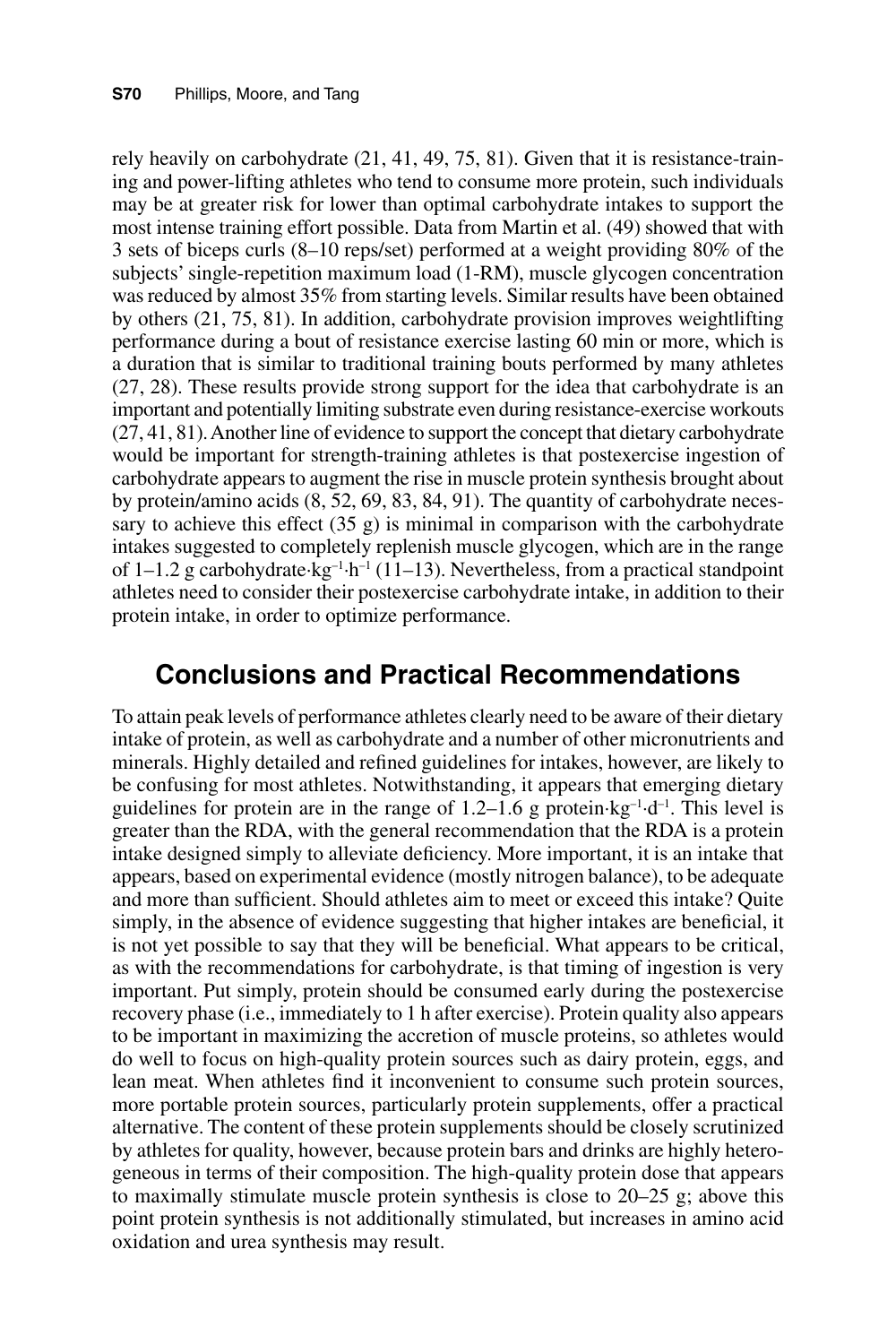As a closing remark, it is tempting to dismiss the notion of protein intake for athletes as relatively unimportant in the grand scheme because all athletes appear to consume enough. Adequate protein consumption is not always the case, however, particularly when female athletes are concerned. More important, athletes, dieticians, and coaches alike would be remiss in their attention to details and advice to simply assume that the athletes get enough protein and that there is nothing more that they have to be concerned about. As noted by Burke et al. (12), dietary guidelines for athletes are almost unanimous in their recommendation of high carbohydrate intakes for enhancing performance, and yet many top athletes do not appear to achieve the levels recommended. Quoting Burke et al., "The real or apparent failure of these athletes to achieve [exceed] the daily CHO [protein] intakes recommended by sports nutritionists does not necessarily invalidate the benefits of meeting [following] such guidelines" (12, p. 267). Thus, hidden in the details of the recommended guidelines for protein intake for athletes are a number of points regarding timing and composition (quality), as well as consumption in combination with macronutrients such as carbohydrate; attention to these details, we contend, will enable athletes to perform to the best of their potential.

#### **Acknowledgments**

D.R.M. and J.E.T. were both supported by a Canadian Institutes of Health Research (CIHR) doctoral scholarship award. S.M.P. is supported by research funding from CIHR, the National Science and Engineering Research Council of Canada, U.S. National Dairy Council, and Canadian Foundation for Innovation. S.M.P. received reimbursement for travel from DSM Food Specialties to present this paper.

### **References**

- 1. American College of Sports Medicine, American Dietetic Association, and Dietitians of Canada. Joint position statement: nutrition and athletic performance. *Med. Sci. Sports Exerc.* 32:2130-2145, 2000.
- 2. Andersen, L.L., G. Tufekovic, M.K. Zebis, et al. The effect of resistance training combined with timed ingestion of protein on muscle fiber size and muscle strength. *Metabolism.* 54:151-156, 2005.
- 3. Bamman, M.M., J.R. Shipp, J. Jiang, et al. Mechanical load increases muscle IGF-I and androgen receptor mRNA concentrations in humans. *Am. J. Physiol. Endocrinol. Metab.* 280:E383-E390, 2001.
- 4. Beals, K.A., and M.M. Manore. Nutritional status of female athletes with subclinical eating disorders. *J. Am. Diet. Assoc.* 98:419-425, 1998.
- 5. Bernstein, A.M., L. Treyzon, and Z. Li. Are high-protein, vegetable-based diets safe for kidney function? a review of the literature. *J. Am. Diet. Assoc.* 107:644-650, 2007.
- 6. Biolo, G., S.P. Maggi, B.D. Williams, K.D. Tipton, and R.R. Wolfe. Increased rates of muscle protein turnover and amino acid transport after resistance exercise in humans. *Am. J. Physiol.* 268:E514-E520, 1995.
- 7. Bonjour, J.P. Dietary protein: an essential nutrient for bone health. *J. Am. Coll. Nutr.* 24:526S-536S, 2005.
- 8. Borsheim, E., A. Aarsland, and R.R. Wolfe. Effect of an amino acid, protein, and carbohydrate mixture on net muscle protein balance after resistance exercise. *Int. J. Sport Nutr. Exerc. Metab.* 14:255-271, 2004.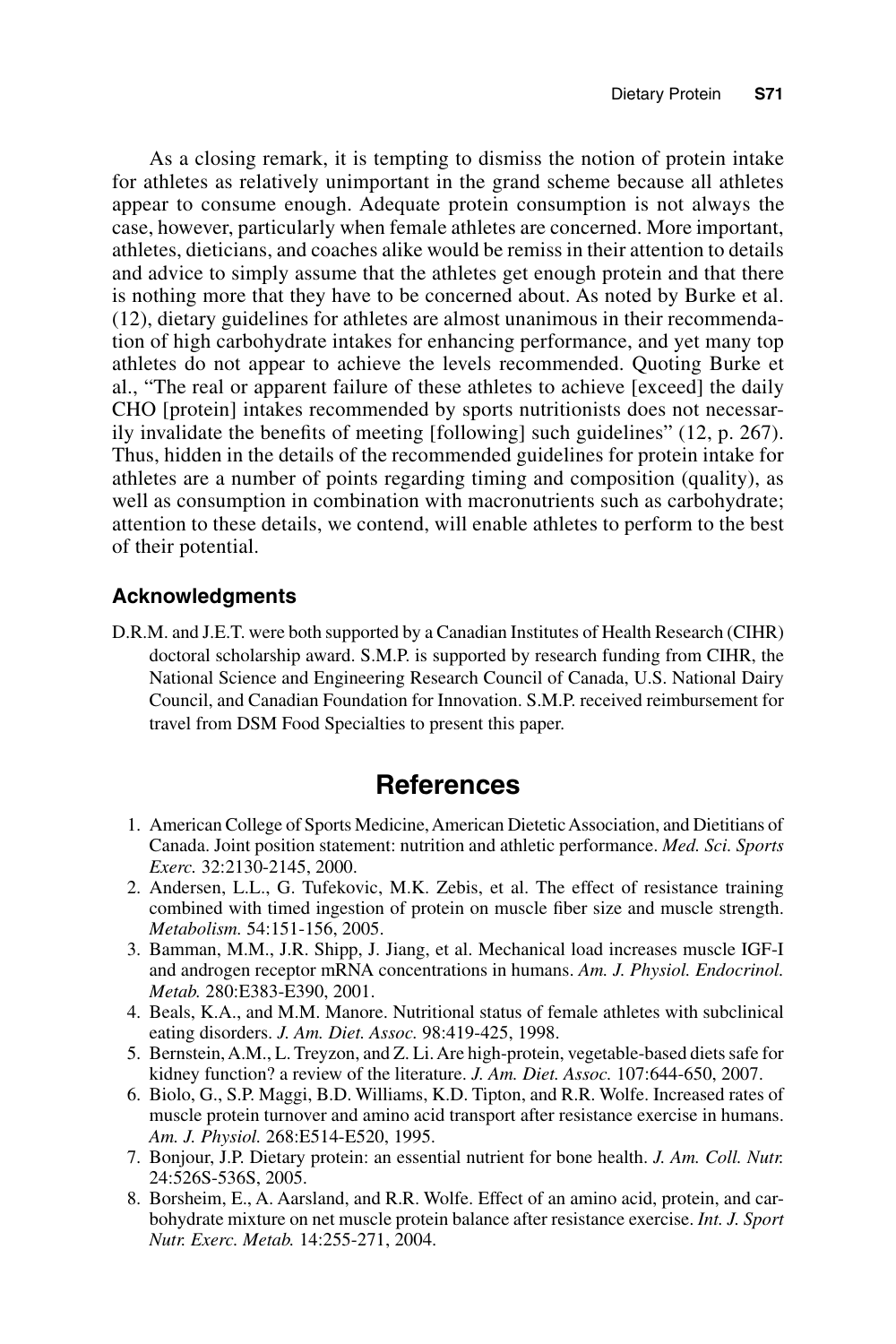- 9. Borsheim, E., M.G. Cree, K.D. Tipton, T.A. Elliott, A. Aarsland, and R.R. Wolfe. Effect of carbohydrate intake on net muscle protein synthesis during recovery from resistance exercise. *J. Appl. Physiol.* 96:674-678, 2004.
- 10. Bowtell, J.L., G.P. Leese, K. Smith, et al. Modulation of whole body protein metabolism, during and after exercise, by variation of dietary protein. *J. Appl. Physiol.* 85:1744- 1752, 1998.
- 11. Burke, L.M. Energy needs of athletes. *Can. J. Appl. Physiol.* 26(Suppl.):S202-S219, 2001.
- 12. Burke, L.M., G.R. Cox, N.K. Culmmings, and B. Desbrow. Guidelines for daily carbohydrate intake: do athletes achieve them? *Sports Med.* 31:267-299, 2001.
- 13. Burke, L.M., B. Kiens, and J.L. Ivy. Carbohydrates and fat for training and recovery. *J. Sports Sci.* 22:15-30, 2004.
- 14. Butterfield, G.E., and D.H. Calloway. Physical activity improves protein utilization in young men. *Br. J. Nutr.* 51:171-184, 1984.
- 15. Carraro, F., C.A. Stuart, W.H. Hartl, J. Rosenblatt, and R.R. Wolfe. Effect of exercise and recovery on muscle protein synthesis in human subjects. *Am. J. Physiol.* 259: E470-E476, 1990.
- 16. Chow, L.S., R.C. Albright, M.L. Bigelow, G. Toffolo, C. Cobelli, and K.S. Nair. Mechanism of insulin's anabolic effect on muscle: measurements of muscle protein synthesis and breakdown using aminoacyl-tRNA and other surrogate measures. *Am. J. Physiol. Endocrinol. Metab.* 291:E729-E736, 2006.
- 17. Cribb, P.J., and A. Hayes. Effects of supplement timing and resistance exercise on skeletal muscle hypertrophy. *Med. Sci. Sports Exerc.* 38:1918-1925, 2006.
- 18. Cuthbertson, D., K. Smith, J. Babraj, et al. Anabolic signaling deficits underlie amino acid resistance of wasting, aging muscle. *FASEB J.* 19:422-424, 2005.
- 19. Deuster, P.A., S.B. Kyle, P.B. Moser, R.A. Vigersky, A. Singh, and E.B. Schoomaker. Nutritional survey of highly trained women runners. *Am. J. Clin. Nutr.* 44:954-962, 1986.
- 20. Esmarck, B., J.L. Andersen, S. Olsen, E.A. Richter, M. Mizuno, and M. Kjaer. Timing of postexercise protein intake is important for muscle hypertrophy with resistance training in elderly humans. *J. Physiol.* 535:301-311, 2001.
- 21. Essen-Gustavsson, B., and P.A. Tesch. Glycogen and triglyceride utilization in relation to muscle metabolic characteristics in men performing heavy-resistance exercise. *Eur. J Appl. Physiol. Occup. Physiol.* 61:5-10, 1990.
- 22. Faber, M., and A.J. Benade. Nutrient intake and dietary supplementation in body-builders. *S. Afr. Med. J.* 72:831-834, 1987.
- 23. Faber, M., A.J. Benade, and E.M. van. Dietary intake, anthropometric measurements, and blood lipid values in weight training athletes (body builders). *Int. J. Sports Med.* 7:342-346, 1986.
- 24. Feskanich, D., W.C. Willett, M.J. Stampfer, and G.A. Colditz. Protein consumption and bone fractures in women. *Am. J. Epidemiol.* 143:472-479, 1996.
- 25. Friedman, J.E., and P.W. Lemon. Effect of chronic endurance exercise on retention of dietary protein. *Int. J. Sports Med.* 10:118-123, 1989.
- 26. Giada, F., G. Zuliani, G. Baldo-Enzi, et al. Lipoprotein profile, diet and body composition in athletes practicing mixed an [sic] anaerobic activities. *J. Sports Med. Phys. Fitness.* 36:211-216, 1996.
- 27. Haff, G.G., M.J. Lehmkuhl, L.B. McCoy, and M.H. Stone. Carbohydrate supplementation and resistance training. *J. Strength. Cond. Res.* 17:187-196, 2003.
- 28. Haff, G.G., C.A. Schroeder, A.J. Koch, K.E. Kuphal, M.J. Comeau, and J.A. Potteiger. The effects of supplemental carbohydrate ingestion on intermittent isokinetic leg exercise. *J. Sports Med. Phys. Fitness.* 41:216-222, 2001.
- 29. Hameed, M., R.W. Orrell, M. Cobbold, G. Goldspink, and S.D. Harridge. Expression of IGF-I splice variants in young and old human skeletal muscle after high resistance exercise. *J. Physiol.* 547:247-254, 2003.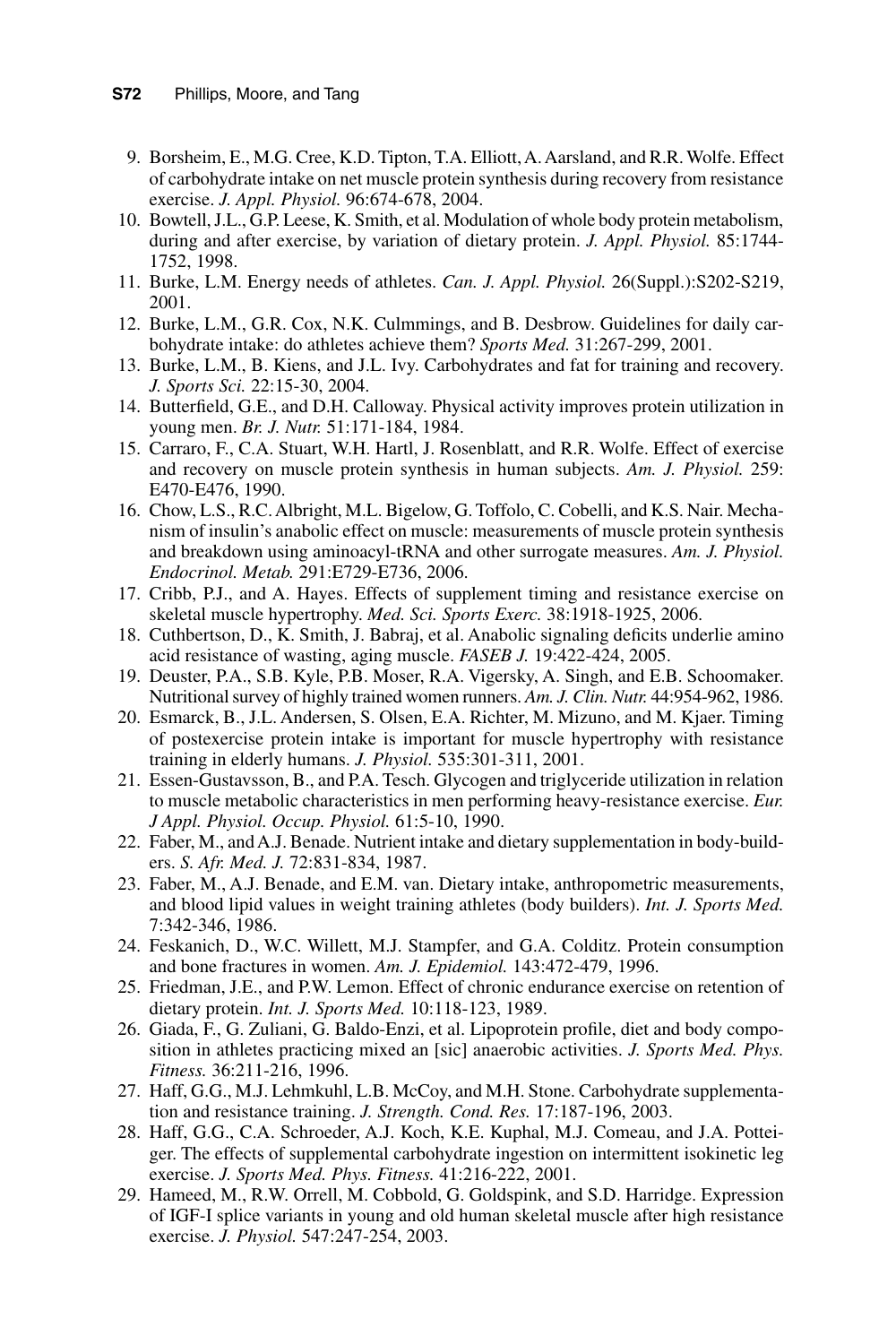- 30. Hartman, J.W., D.R. Moore, and S.M. Phillips. Resistance training reduces whole-body protein turnover and improves net protein retention in untrained young males. *Appl. Physiol. Nutr. Metab.* 31:557-564, 2006.
- 31. Hartman, J.W., J.E. Tang, S.B. Wilkinson, et al. Consumption of fat-free fluid milk following resistance exercise promotes greater lean mass accretion than soy or carbohydrate consumption in young males. *Am. J. Clin. Nutr.* In press.
- 32. Holm, L., B. Esmarck, M. Mizuno, et al. The effect of protein and carbohydrate supplementation on strength training outcome of rehabilitation in ACL patients. *J. Orthop. Res.* 24(11):2114-2123, 2006.
- 33. Institute of Medicine. *Dietary Reference Intakes for Energy, Carbohydrate, Fiber, Fat, Fatty Acids, Cholesterol, Protein, and Amino Acids*. Washington, DC: National Academies Press, 2005.
- 34. Keith, R.E., M.H. Stone, R.E. Carson, R.G. Lefavi, and S.J. Fleck. Nutritional status and lipid profiles of trained steroid-using bodybuilders. *Int. J. Sport Nutr.* 6:247-254, 1996.
- 35. Kleiner, S.M., T.L. Bazzarre, and B.E. Ainsworth. Nutritional status of nationally ranked elite bodybuilders. *Int. J. Sport Nutr.* 4:54-69, 1994.
- 36. Kleiner, S.M., T.L. Bazzarre, and M.D. Litchford. Metabolic profiles, diet, and health practices of championship male and female bodybuilders. *J. Am. Diet. Assoc.* 90:962- 967, 1990.
- 37. Koopman, R., D.L. Pannemans, A.E. Jeukendrup, et al. Combined ingestion of protein and carbohydrate improves protein balance during ultra-endurance exercise. *Am. J. Physiol. Endocrinol. Metab.* 287:E712-E720, 2004.
- 38. Krieger, J.W., H.S. Sitren, M.J. Daniels, and B. Langkamp-Henken. Effects of variation in protein and carbohydrate intake on body mass and composition during energy restriction: a meta-regression. *Am. J. Clin. Nutr.* 83:260-274, 2006.
- 39. Kuhnlein, H.V., and O. Receveur. Local cultural animal food contributes high levels of nutrients for Arctic Canadian indigenous adults and children. *J. Nutr.* 137:1110-1114, 2007.
- 40. Kuhnlein, H.V., R. Soueida, and O. Receveur. Dietary nutrient profiles of Canadian Baffin Island Inuit differ by food source, season, and age. *J. Am. Diet. Assoc.* 96:155- 162, 1996.
- 41. Lambert, C.P., and M.G. Flynn. Fatigue during high-intensity intermittent exercise: application to bodybuilding. *Sports Med.* 32:511-522, 2002.
- 42. Lamont, L.S., A.J. McCullough, and S.C. Kalhan. Comparison of leucine kinetics in endurance-trained and sedentary humans. *J. Appl. Physiol.* 86:320-325, 1999.
- 43. Lamont, L.S., A.J. McCullough, and S.C. Kalhan. Gender differences in leucine, but not lysine, kinetics. *J. Appl. Physiol.* 91:357-362, 2001.
- 44. Lamont, L.S., A.J. McCullough, and S.C. Kalhan. Relationship between leucine oxidation and oxygen consumption during steady-state exercise. *Med. Sci. Sports Exerc.* 33:237-241, 2001.
- 45. Layman, D.K., R.A. Boileau, D.J. Erickson, et al. A reduced ratio of dietary carbohydrate to protein improves body composition and blood lipid profiles during weight loss in adult women. *J. Nutr.* 133:411-417, 2003.
- 46. Layman, D.K., E. Evans, J.I. Baum, J. Seyler, D.J. Erickson, and R.A. Boileau. Dietary protein and exercise have additive effects on body composition during weight loss in adult women. *J. Nutr.* 135:1903-1910, 2005.
- 47. Layman, D.K., H. Shiue, C. Sather, D.J. Erickson, and J. Baum. Increased dietary protein modifies glucose and insulin homeostasis in adult women during weight loss. *J. Nutr.* 133:405-410, 2003.
- 48. Levenhagen, D.K., J.D. Gresham, M.G. Carlson, D.J. Maron, M.J. Borel, and P.J. Flakoll. Postexercise nutrient intake timing in humans is critical to recovery of leg glucose and protein homeostasis. *Am. J. Physiol. Endocrinol. Metab.* 280:E982-E993, 2001.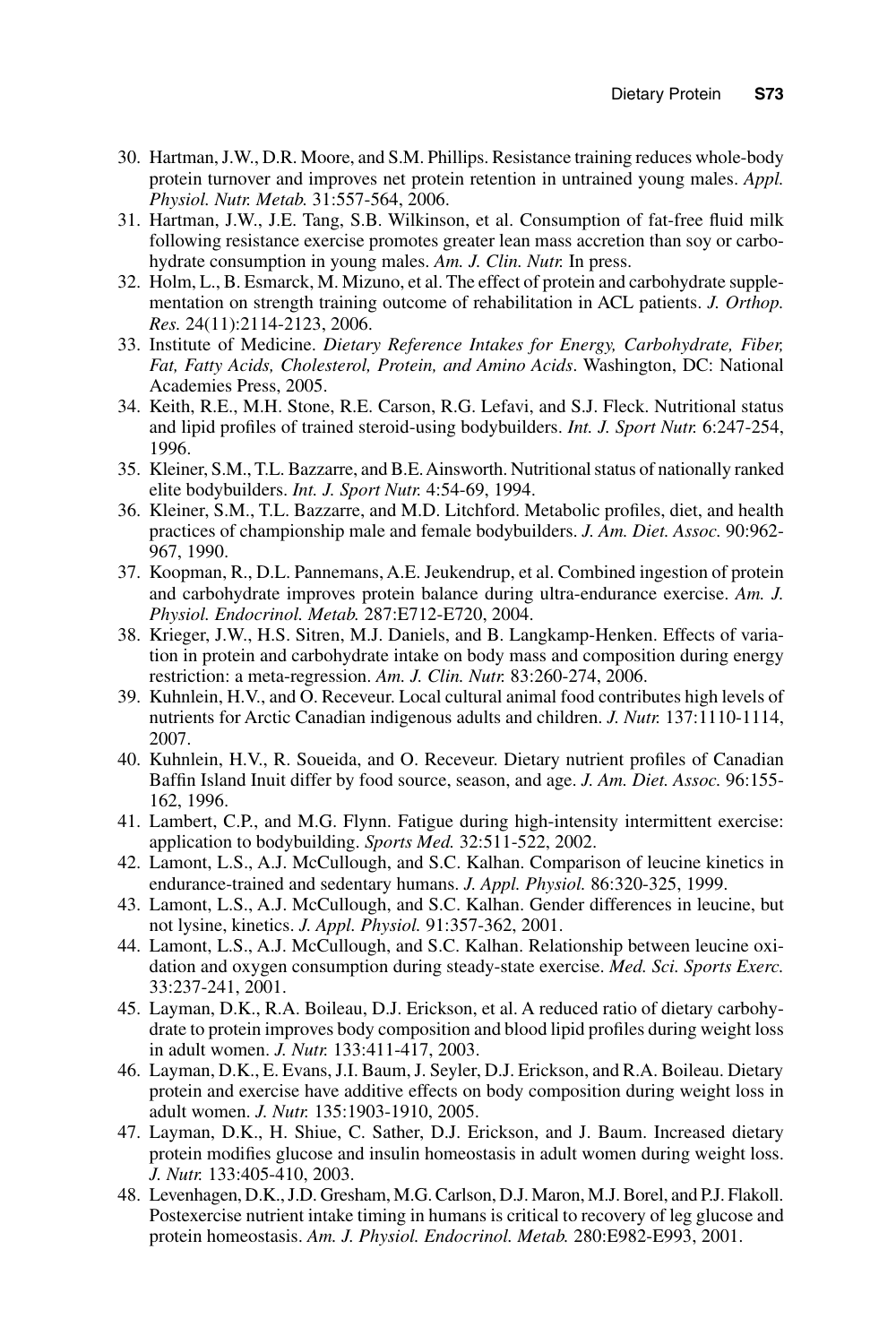- 49. Martin, W.F., L.E. Armstrong, and N.R. Rodriguez. Dietary protein intake and renal function. *Nutr. Metab. (Lond)*. 20(2):25, 2005.
- 50. McKenzie, S., S.M. Phillips, S.L. Carter, S. Lowther, M.J. Gibala, and M.A. Tarnopolsky. Endurance exercise training attenuates leucine oxidation and BCOAD activation during exercise in humans. *Am. J. Physiol. Endocrinol. Metab.* 278:E580-E587, 2000.
- 51. Miller, B.F., J.L. Olesen, M. Hansen, et al. Coordinated collagen and muscle protein synthesis in human patella tendon and quadriceps muscle after exercise. *J. Physiol.* 567:1021-1033, 2005.
- 52. Miller, S.L., K.D. Tipton, D.L. Chinkes, S.E. Wolf, and R.R. Wolfe. Independent and combined effects of amino acids and glucose after resistance exercise. *Med. Sci. Sports Exerc.* 35:449-455, 2003.
- 53. Millward, D.J. Macronutrient intakes as determinants of dietary protein and amino acid adequacy. *J. Nutr.* 134:1588S-1596S, 2004.
- 54. Millward, D.J. Metabolic demands for amino acids and the human dietary requirement: Millward and rRvers [sic] (1988) revisited. *J Nutr.* 128:2563S-2576S, 1998.
- 55. Millward, D.J., and A.A. Jackson. Protein/energy ratios of current diets in developed and developing countries compared with a safe protein/energy ratio: implications for recommended protein and amino acid intakes. *Public Health Nutr.* 7:387-405, 2004.
- 56. Millward, D.J., and J.P. Rivers. The need for indispensable amino acids: the concept of the anabolic drive. *Diabetes Metab. Rev.* 5:191-211, 1989.
- 57. Millward, D.J., and J.P. Rivers. The nutritional role of indispensable amino acids and the metabolic basis for their requirements. *Eur. J. Clin. Nutr.* 42:367-393, 1988.
- 58. Moore, D.R., N.C. Del Bel, K.I. Nizi, et al. Resistance training reduces fasted- and fedstate leucine turnover and increases dietary nitrogen retention in previously untrained young men. *J. Nutr.* 137:985-991, 2007.
- 59. Munger, R.G., J.R. Cerhan, and B.C. Chiu. Prospective study of dietary protein intake and risk of hip fracture in postmenopausal women. *Am. J. Clin. Nutr.* 69:147-152, 1999.
- 60. Nindl, B.C., W.J. Kraemer, J.O. Marx, et al. Overnight responses of the circulating IGF-I system after acute, heavy-resistance exercise. *J. Appl. Physiol.* 90:1319-1326, 2001.
- 61. Nobmann, E.D., T. Byers, A.P. Lanier, J.H. Hankin, and M.Y. Jackson. The diet of Alaska Native adults: 1987–1988. *Am. J. Clin. Nutr.* 55:1024-1032, 1992.
- 62. Phillips, S.M. Dietary protein for athletes: from requirements to metabolic advantage. *Appl. Physiol. Nutr. Metab.* 31:647-654, 2006.
- 63. Phillips, S.M. Protein requirements and supplementation in strength sports. *Nutrition.* 20:689-695, 2004.
- 64. Phillips, S.M., S.A. Atkinson, M.A. Tarnopolsky, and J.D. MacDougall. Gender differences in leucine kinetics and nitrogen balance in endurance athletes. *J. Appl. Physiol.* 75:2134-2141, 1993.
- 65. Phillips, S.M., K.D. Tipton, A. Aarsland, S.E. Wolf, and R.R. Wolfe. Mixed muscle protein synthesis and breakdown after resistance exercise in humans. *Am. J. Physiol.* 273:E99-E107, 1997.
- 66. Pins, J.J., and J.M. Keenan. Effects of whey peptides on cardiovascular disease risk factors. *J. Clin. Hypertens. (Greenwich).* 8:775-782, 2006.
- 67. Quevedo, M.R., G.M. Price, D. Halliday, P.J. Pacy, and D.J. Millward. Nitrogen homoeostasis in man: diurnal changes in nitrogen excretion, leucine oxidation and whole body leucine kinetics during a reduction from a high to a moderate protein intake. *Clin. Sci. (Lond.).* 86:185-193, 1994.
- 68. Rand, W.M., P.L. Pellett, and V.R. Young. Meta-analysis of nitrogen balance studies for estimating protein requirements in healthy adults. *Am. J. Clin. Nutr.* 77:109-127, 2003.
- 69. Rasmussen, B.B., K.D. Tipton, S.L. Miller, S.E. Wolf, and R.R. Wolfe. An oral essential amino acid-carbohydrate supplement enhances muscle protein anabolism after resistance exercise. *J. Appl. Physiol.* 88:386-392, 2000.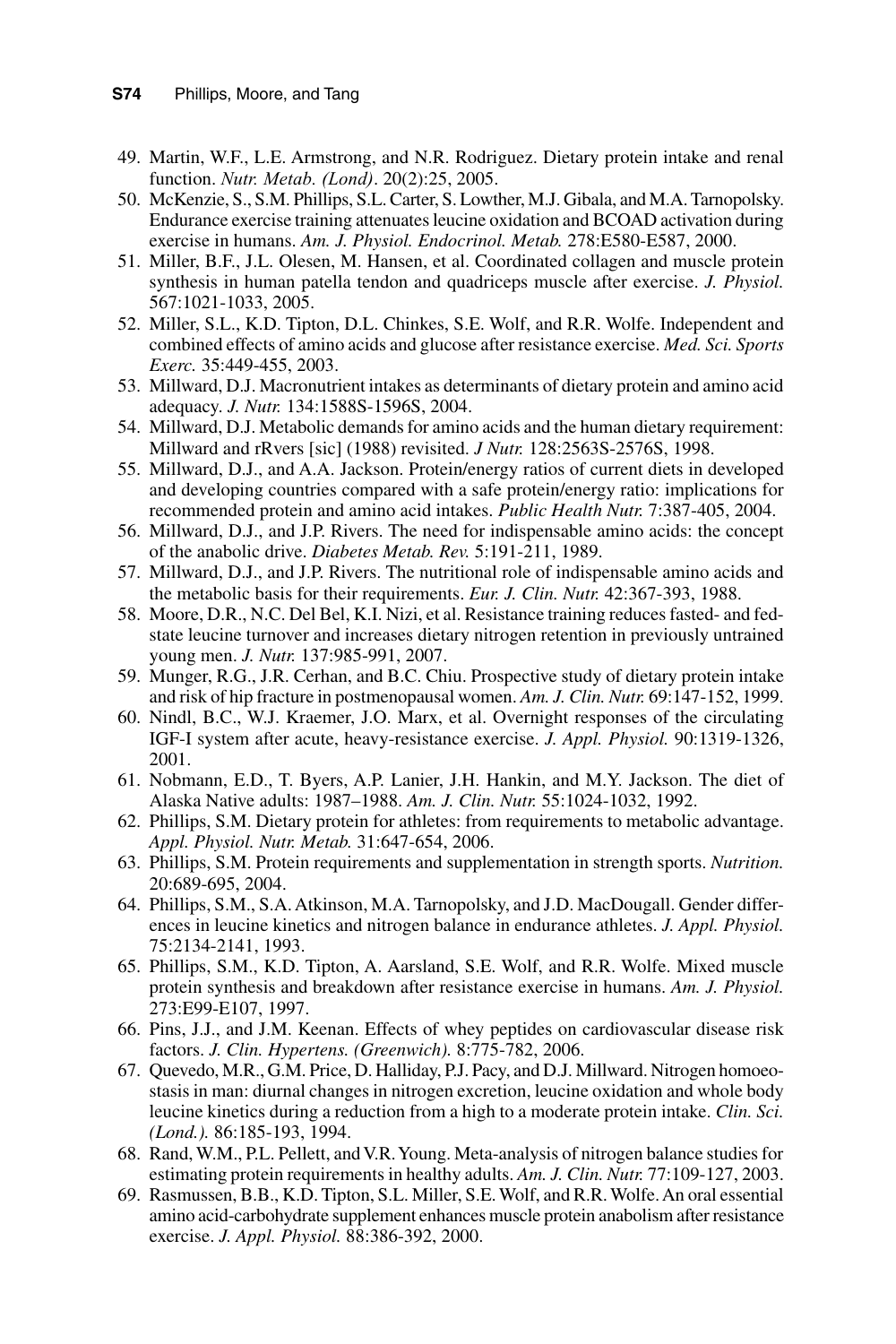- 70. Reeds, P.J., and P.J. Garlick. Protein and amino acid requirements and the composition of complementary foods. *J. Nutr.* 133:2953S-2961S, 2003.
- 71. Rennie, M.J., and K.D. Tipton. Protein and amino acid metabolism during and after exercise and the effects of nutrition. *Annu. Rev. Nutr.* 20:457-483, 2000.
- 72. Rennie, M.J., H. Wackerhage, E.E. Spangenburg, and F.W. Booth. Control of the size of the human muscle mass. *Annu. Rev. Physiol.* 66:799-828, 2004.
- 73. Richardson, D.P., A.H. Wayler, N.S. Scrimshaw, and V.R. Young. Quantitative effect of an isoenergetic exchange of fat for carbohydrate on dietary protein utilization in healthy young men. *Am. J. Clin. Nutr.* 32:2217-2226, 1979.
- 74. Risica, P.M., E.D. Nobmann, L.E. Caulfield, C. Schraer, and S.O. Ebbesson. Springtime macronutrient intake of Alaska natives of the Bering Straits region: the Alaska Siberia Project. *Int. J. Circumpolar Health.* 64:222-233, 2005.
- 75. Robergs, R.A., D.R. Pearson, D.L. Costill, et al. Muscle glycogenolysis during differing intensities of weight-resistance exercise. *J. Appl. Physiol.* 70:1700-1706, 1991.
- 76. Sheffield-Moore, M., C.W. Yeckel, E. Volpi, et al. Postexercise protein metabolism in older and younger men following moderate-intensity aerobic exercise. *Am. J. Physiol. Endocrinol. Metab.* 287:E513-E522, 2004.
- 77. Singh, A., P.A. Deuster, B.A. Day, and P.B. Moser-Veillon. Dietary intakes and biochemical markers of selected minerals: comparison of highly trained runners and untrained women. *J. Am. Coll. Nutr.* 9:65-75, 1990.
- 78. Snead, D.B., C.C. Stubbs, J.Y. Weltman, et al. Dietary patterns, eating behaviors, and bone mineral density in women runners. *Am. J. Clin. Nutr.* 56:705-711, 1992.
- 79. Tarnopolsky, M.A. Protein requirements for endurance athletes. *Nutrition.* 20:662-668, 2004.
- 80. Tarnopolsky, M.A., J.D. MacDougall, and S.A. Atkinson. Influence of protein intake and training status on nitrogen balance and lean body mass. *J. Appl. Physiol.* 64:187- 193, 1988.
- 81. Tesch, P.A., E.B. Colliander, and P. Kaiser. Muscle metabolism during intense, heavyresistance exercise. *Eur. J. Appl. Physiol. Occup. Physiol.* 55:362-366, 1986.
- 82. Tipton, K.D., T.A. Elliott, M.G. Cree, S.E. Wolf, A.P. Sanford, and R.R. Wolfe. Ingestion of casein and whey proteins result in muscle anabolism after resistance exercise. *Med. Sci. Sports Exerc.* 36:2073-2081, 2004.
- 83. Tipton, K.D., A.A. Ferrando, S.M. Phillips, D. Doyle, Jr., and R.R. Wolfe. Postexercise net protein synthesis in human muscle from orally administered amino acids. *Am. J. Physiol.* 276:E628-E634, 1999.
- 84. Tipton, K.D., B.E. Gurkin, S. Matin, and R.R. Wolfe. Nonessential amino acids are not necessary to stimulate net muscle protein synthesis in healthy volunteers. *J. Nutr. Biochem.* 10:89-95, 1999.
- 85. Tipton, K.D., B.B. Rasmussen, S.L. Miller, et al. Timing of amino acid–carbohydrate ingestion alters anabolic response of muscle to resistance exercise. *Am. J. Physiol. Endocrinol. Metab.* 281:E197-E206, 2001.
- 86. Tipton, K.D., and R.R. Wolfe. Exercise, protein metabolism, and muscle growth. *Int. J. Sport Nutr. Exerc. Metab.* 11:109-132, 2001.
- 87. Todd, K.S., G.E. Butterfield, and D.H. Calloway. Nitrogen balance in men with adequate and deficient energy intake at three levels of work. *J. Nutr.* 114:2107-2118, 1984.
- 88. Volpi, E., H. Kobayashi, M. Sheffield-Moore, B. Mittendorfer, and R.R. Wolfe. Essential amino acids are primarily responsible for the amino acid stimulation of muscle protein anabolism in healthy elderly adults. *Am. J. Clin. Nutr.* 78:250-258, 2003.
- 89. Wengreen, H.J., R.G. Munger, N.A. West, et al. Dietary protein intake and risk of osteoporotic hip fracture in elderly residents of Utah. *J. Bone Miner. Res.* 19:537-545, 2004.
- 90. Wolfe, R.R. Protein supplements and exercise. *Am. J. Clin. Nutr.* 72:551S-557S, 2000.